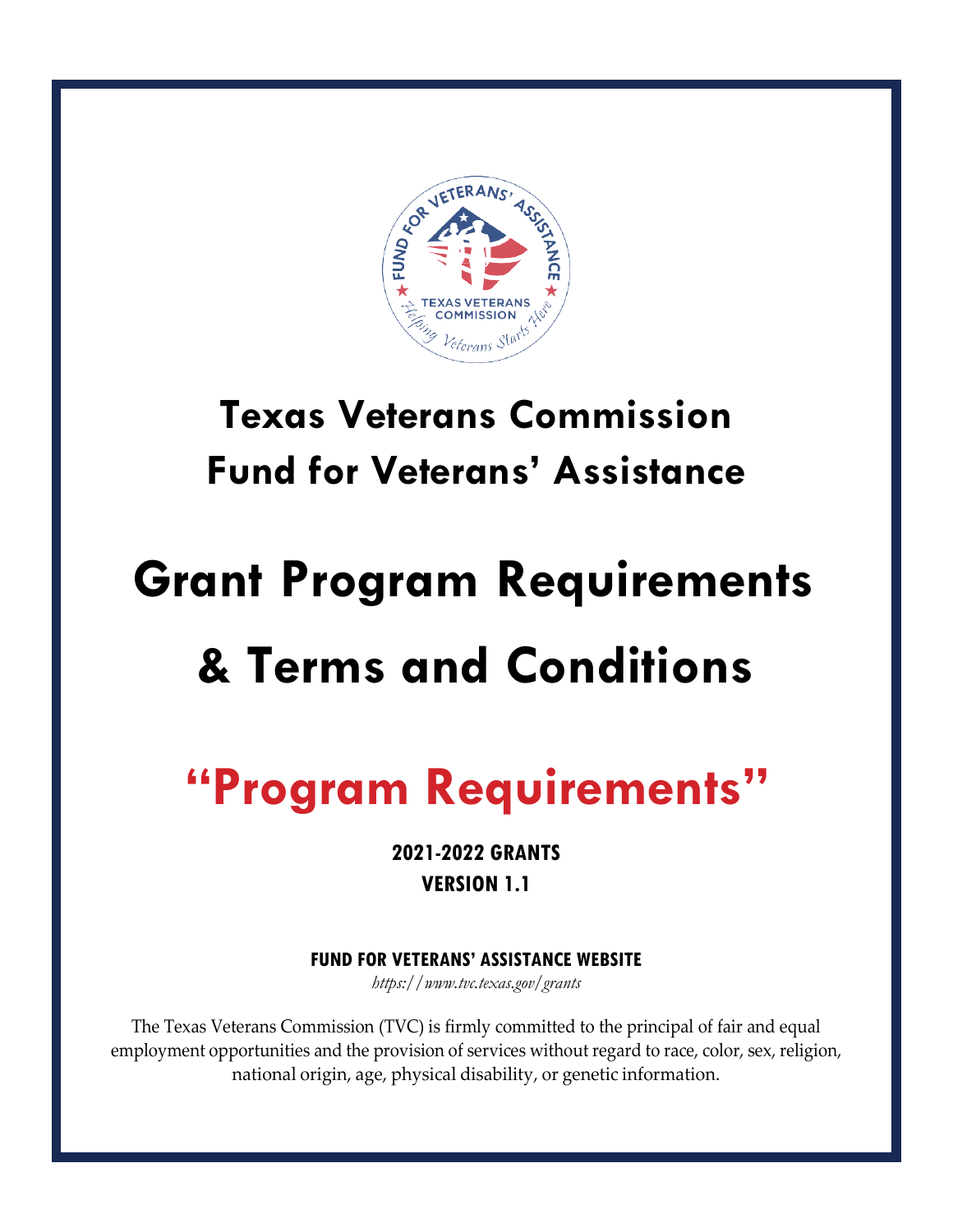# **TABLE OF CONTENTS**

| Ι.     |  |
|--------|--|
| II.    |  |
| III.   |  |
| IV.    |  |
| V.     |  |
| VI.    |  |
| VII.   |  |
| VIII.  |  |
| IX.    |  |
| X.     |  |
| XI.    |  |
| XII.   |  |
| XIII.  |  |
| XIV.   |  |
| XV.    |  |
| XVI.   |  |
| XVII.  |  |
| XVIII. |  |
| XIX.   |  |
| XX.    |  |
| XXI.   |  |
|        |  |
| I.     |  |
| Π.     |  |
| III.   |  |
| IV.    |  |
| V.     |  |
| VI.    |  |
| VII.   |  |
| VIII.  |  |
| IX.    |  |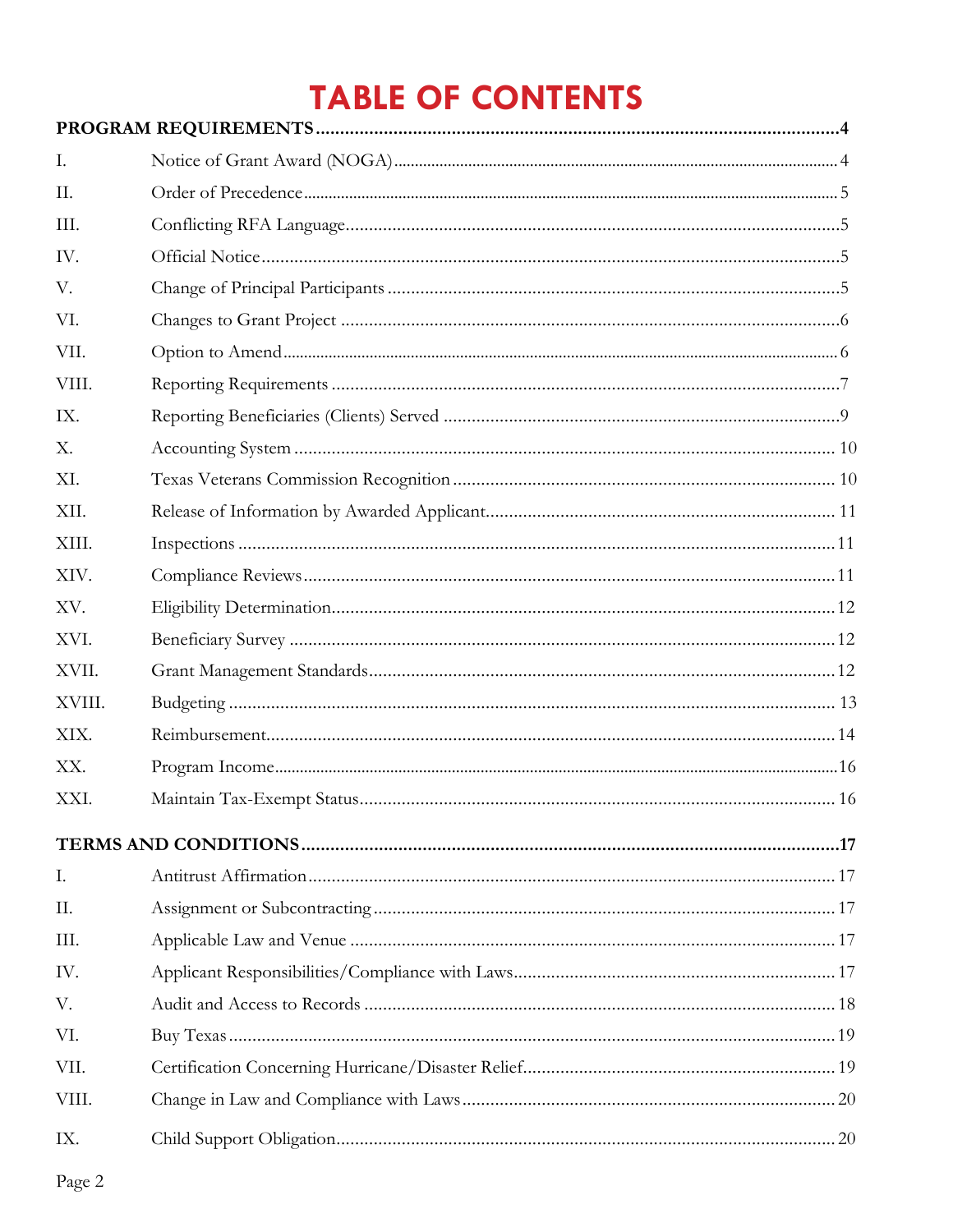| X.       |  |  |  |  |  |
|----------|--|--|--|--|--|
| XI.      |  |  |  |  |  |
| XII.     |  |  |  |  |  |
| XIII.    |  |  |  |  |  |
| XIV.     |  |  |  |  |  |
| XV.      |  |  |  |  |  |
| XVI.     |  |  |  |  |  |
| XVII.    |  |  |  |  |  |
| XVIII.   |  |  |  |  |  |
| XIX.     |  |  |  |  |  |
| XX.      |  |  |  |  |  |
| XXI.     |  |  |  |  |  |
| XXII.    |  |  |  |  |  |
| XXIII.   |  |  |  |  |  |
| XXIV.    |  |  |  |  |  |
| XXV.     |  |  |  |  |  |
| XXVI.    |  |  |  |  |  |
| XXVII.   |  |  |  |  |  |
| XXVIII.  |  |  |  |  |  |
| XXIX.    |  |  |  |  |  |
| XXX.     |  |  |  |  |  |
| XXXI.    |  |  |  |  |  |
| XXXII.   |  |  |  |  |  |
| XXXIII.  |  |  |  |  |  |
| XXXIV.   |  |  |  |  |  |
| XXXV.    |  |  |  |  |  |
| XXXVI.   |  |  |  |  |  |
| XXXVII.  |  |  |  |  |  |
| XXXVIII. |  |  |  |  |  |
| XXXIX.   |  |  |  |  |  |
|          |  |  |  |  |  |
|          |  |  |  |  |  |
|          |  |  |  |  |  |
|          |  |  |  |  |  |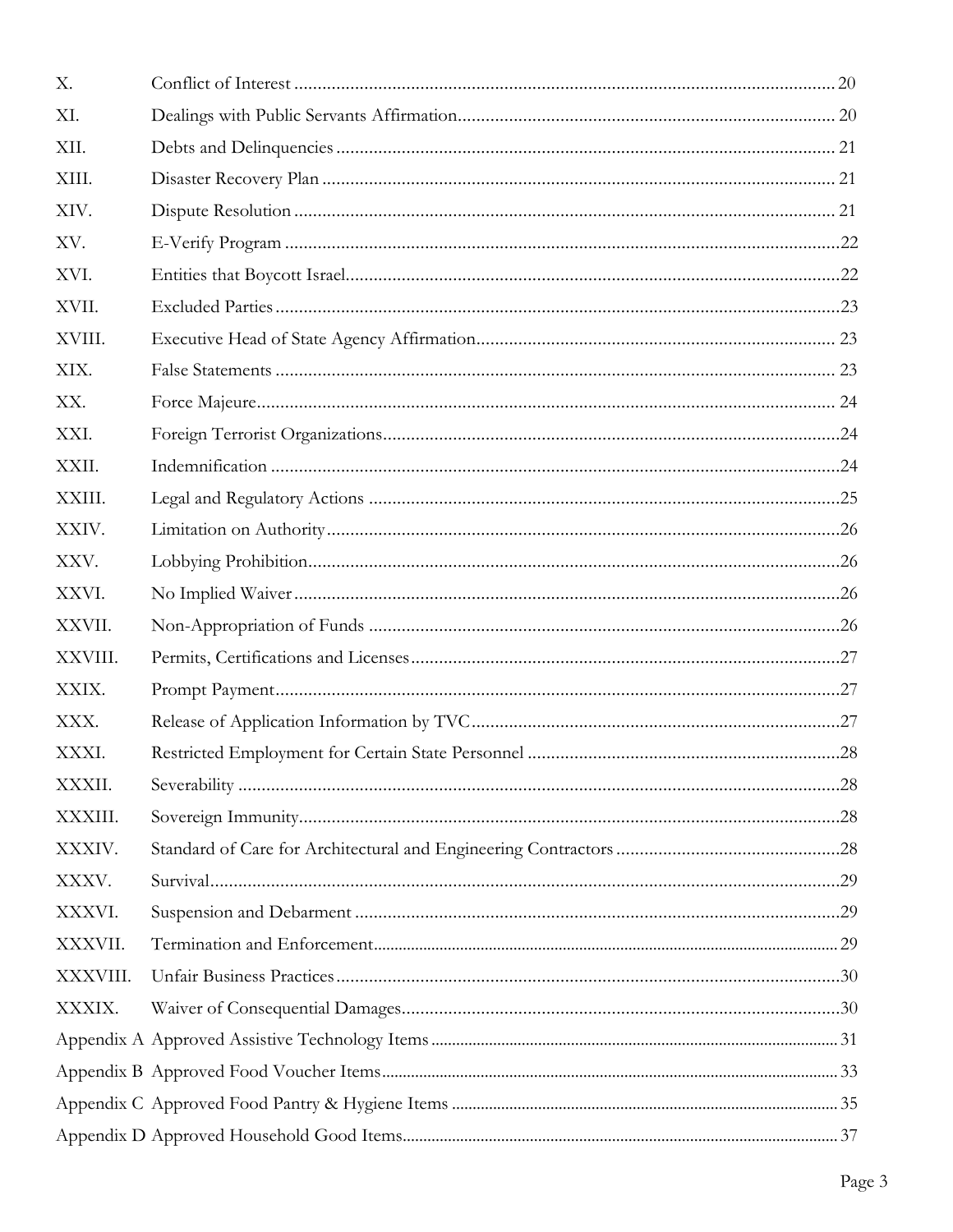# **PROGRAM REQUIREMENTS**

# <span id="page-3-0"></span>**I. Notice of Grant Award (NOGA)**

- **A.** Grant Awards will be memorialized through a Notice of Grant Award (NOGA) negotiated with the Grantees and Grant Applicants selected through the evaluation and award process for grant funding by the Commission. An executed NOGA creates a legally binding contract between Grantee and Texas Veterans Commission (TVC).
- **B.** The publication of a Request for Applications (RFA) by TVC does not guarantee that a NOGAwill ever be awarded. TVC reserves the right to amend the terms and provisions of the RFA, negotiate with Applicant, add, delete, or modify the NOGA and/or the terms of Application submitted, extend the deadline for submission of Application, or withdraw the RFA entirelyfor any reason solely at TVC's discretion, as consistent with the applicable *Code of Federal Regulations 2.200 (2 CFR 200)* and Texas Comptroller's Office current edition of the state's grant management standards.
- **C.** Submission of an application confers no rights or expectations of an Applicant to a grant award ora subsequent NOGA. An individual application may be rejected if it fails to meet any requirementof the RFA. TVC may seek clarification from Applicant at any time, and failure to respond within five (5) business days is cause for rejection of an Application.
- **D.** Awarded Applicant understands and agrees that the Commission may, in its sole discretion, grant funds in greater or lesser amounts and/or for greater or lesser periods of time than requested in itsapplication.
- **E.** Upon execution of a NOGA resulting from this RFA, the term "Applicant" shall have the samemeaning as "Awarded Applicant" and "Grantee."
- F. None of the parties to the NOGA will be bound by any oral statements, agreements, or representations contrary to the written requirements and terms and conditions contained in theRequest for Applications and NOGA.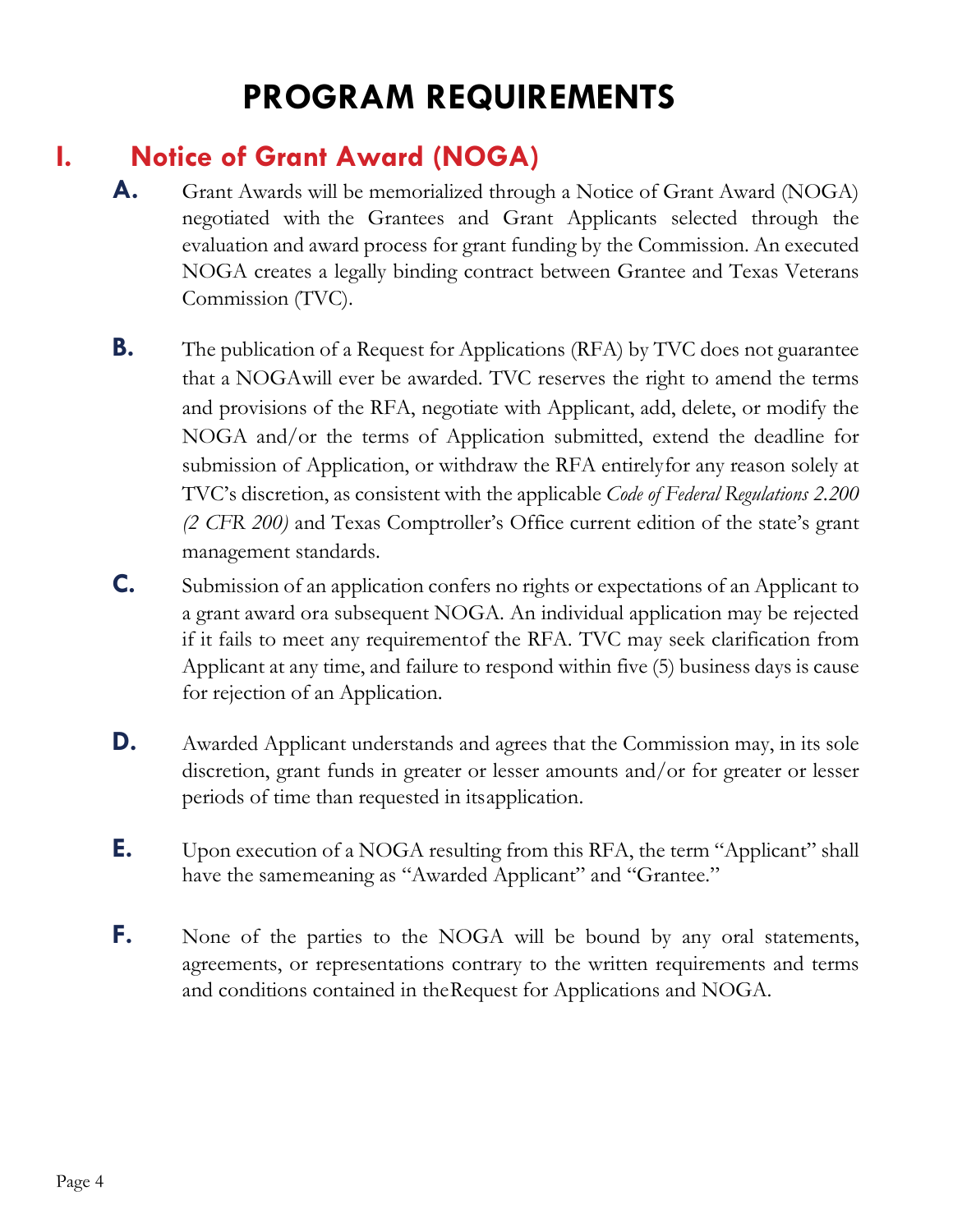# <span id="page-4-0"></span>**II. Order of Precedence**

In the event of conflicts or inconsistencies, such conflicts or inconsistencies shall be resolved by reference to thedocuments in the following order of priority:

- A. Request for Applications (incorporated by reference).
- **B.** Program Requirements and Terms & Conditions (incorporated by reference).
- **C.** The Application (most recent version that conforms to grant award is incorporated by reference).
- **D.** Notice of Grant Award.

# **III. Conflicting RFA Language**

If language contained in a Section of the RFA conflicts with language in another Section, the most stringentrequirement(s) shall prevail.

# **IV. Official Notice**

Any notice or written communication between the Agency and Awarded Applicant shall be considered delivered when delivered electronically or postmarked, except that such notice or written communications sent by certified mail, return receipt requested, or delivered in person to the authorized representative of the party designated in accordance with the NOGA shall be considered delivered when received.

# **V. Change of Principal Participants**

- **A.** Awarded Applicant, in its reasonable discretion, reserves the right to substitute appropriate keypersonnel to accomplish its duties so long as the substituted personnel are equally qualified andskilled in the tasks necessary to accomplish the Grant Project.
- **B.** Awarded Applicant shall provide to TVC written notice of any proposed change in key personnelinvolved in accomplishing the grant project and provide resumes of Principal Participants within 14 calendar days form the date the personnel change took effect. No substitutions of key personnel will be acknowledged by TVC unless resumes are received for new personnel.TVC recognizes that key personnel assigned to work on the grant project are essential to theaccomplishing the project objectives.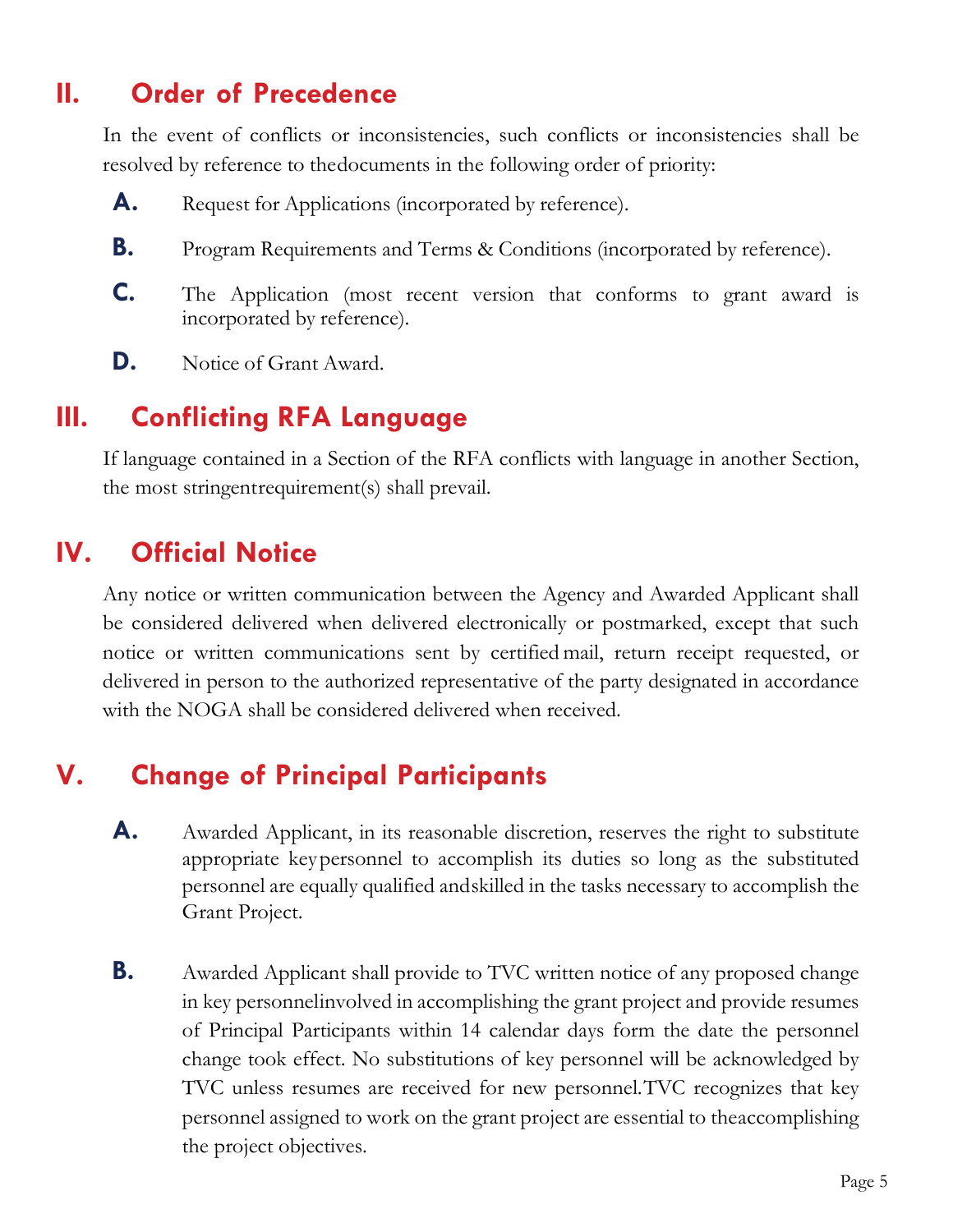<span id="page-5-0"></span>**C.** After Application submission but prior to award, Applicant shall provide notice to the Agency in asimilar manner of any changes in key personnel.

# **VI. Changes to Grant Project**

Awarded Applicant will promptly notify the Agency if any organizational changes occur such that information contained in its NOGA is no longer correct, or that would render the organization ineligible for an FVA grant award. After Application submission but prior to award, Applicant shall notify the Agency of any organizational changes that have occurred that would render the organization ineligible for an FVA grant award.

# **VII. Option to Amend**

- **A.** Any changes, additions, or deletions to the NOGA or Approved Application must be executed through a grant amendment. Amendments may modify the approved budget, grant period, or scope of the Grant Project as described in the Approved Application.
- **B.** Each amendment request will be considered on a case-by-case basis. A Grantee may have no morethan three (3) amendments during a grant period. Budget modifications as are considered as part of the 3 allowable amendments.
- **C.** Amendment requests seeking to change the award amount must be brought before the Commission for approval and must be submitted with sufficient time to be prepared and included on the agenda for the next regularly scheduled Commission meeting.
- **D.** All other amendment requests are presented to the Executive Director for approval and must be submitted no later than ninety (90) days prior to the end of the grant period (concurrent with theend of the 3rd Quarter).
- **E.** All decisions on amendments are final and non-appealable. Approved amendments go into effectupon approval date and no cost or service may be retroactive.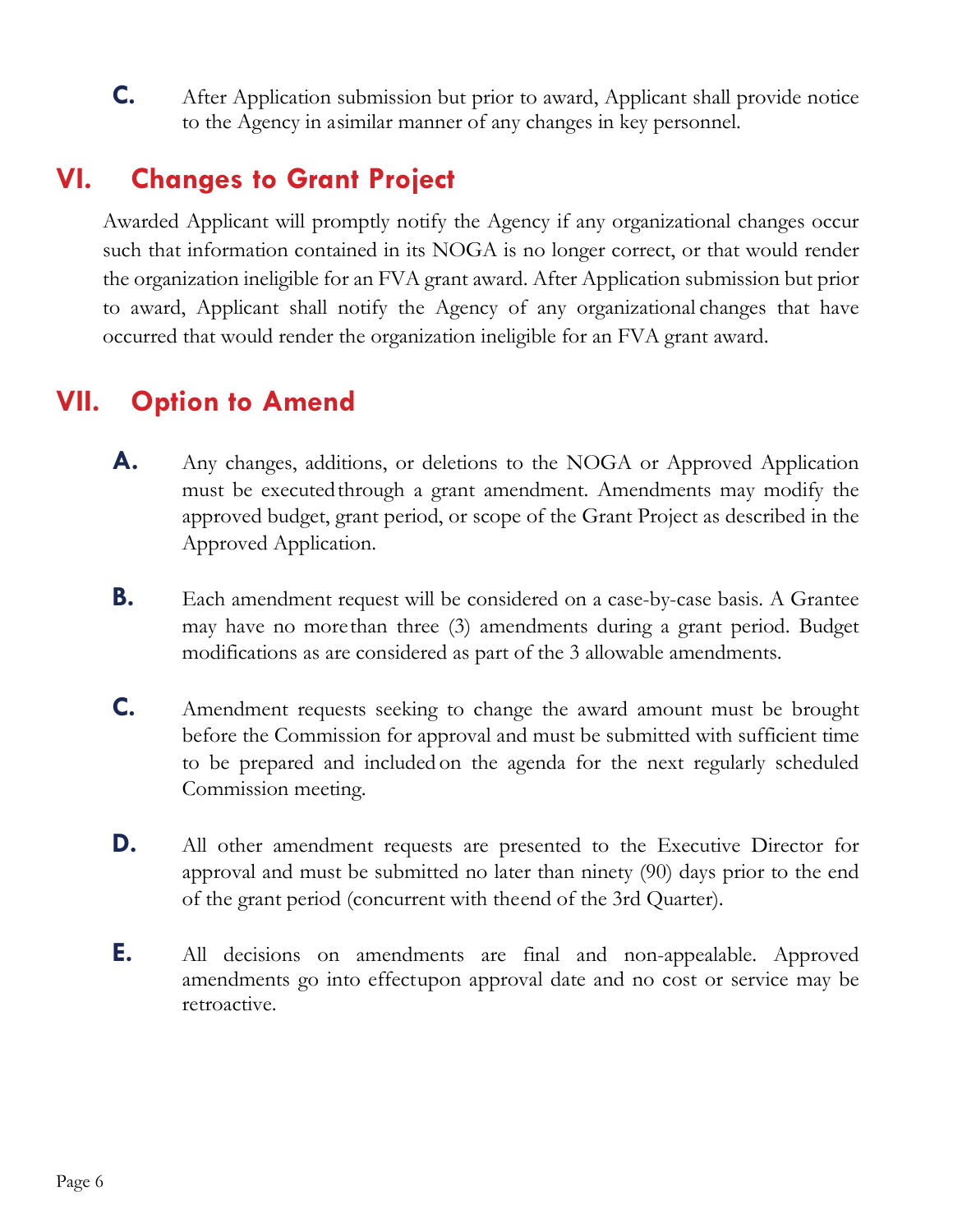# <span id="page-6-0"></span>**VIII. Reporting Requirements**

Awarded Applicants are required to submit monthly expenditure reports and quarterly performance reports. These reports will be in the form and contain the information specified by the Agency and will have the followingdeadlines. If a report due date falls on a weekend or a holiday the report is due the next business day.

|                                   | <b>Grantee Status</b><br><b>Report (GSR)</b>                                                                                    | Monthly<br>Expenditure<br>Report                                                                                              | <b>Monthly Progress</b><br>Report                                                                                                           | Quarterly<br>Outcome<br>Report  |
|-----------------------------------|---------------------------------------------------------------------------------------------------------------------------------|-------------------------------------------------------------------------------------------------------------------------------|---------------------------------------------------------------------------------------------------------------------------------------------|---------------------------------|
| <b>REPORTS</b><br><b>SCHEDULE</b> | <b>Required only</b> when<br>operational statuschanges<br>Due Monthly<br>based on a declared<br>disaster or health<br>emergency |                                                                                                                               | Due Monthly                                                                                                                                 | Due<br>Quarterly                |
|                                   | <b>Website Online</b><br>Report                                                                                                 | <b>GovGrantsReport</b><br>(attach Payment<br>Reimbursement Request<br>(PRR) when submitting<br>Monthly Expenditure<br>Report) | <b>GovGrantsReport</b><br>(report the number of<br>unduplicated beneficiaries<br>served and home mod<br>projects completed by TX<br>County) | <b>Website Online</b><br>Report |
| Jul $1 -$ Jul $31$                | Jul $28th$                                                                                                                      | Aug $15th$                                                                                                                    | Aug $15th$                                                                                                                                  |                                 |
| Aug $1 -$ Aug $31$                | Aug $28th$                                                                                                                      | Sep $15th$                                                                                                                    | Sep 15th                                                                                                                                    |                                 |
| Sep $1 -$ Sep $30$                | Sep $28th$                                                                                                                      | Oct $15th$                                                                                                                    | Oct $15th$                                                                                                                                  | Oct 15 <sup>th</sup>            |
| Oct 1 - Oct 31                    | Oct 28 <sup>th</sup>                                                                                                            | Nov $15th$                                                                                                                    | Nov $15^{\text{th}}$                                                                                                                        |                                 |
| Nov $1 -$ Nov 30                  | Nov 28 <sup>th</sup>                                                                                                            | Dec 15 <sup>th</sup>                                                                                                          | Dec 15 <sup>th</sup>                                                                                                                        |                                 |
| Dec $1 - Dec 31$                  | Dec 28 <sup>th</sup>                                                                                                            | Jan $15th$                                                                                                                    | Jan $15th$                                                                                                                                  | Jan $15th$                      |
| Jan 1 – Jan 31                    | Jan $28th$                                                                                                                      | Feb 15th                                                                                                                      | Feb 15th                                                                                                                                    |                                 |
| $Feb 1 - Feb 28$                  | Feb 28 <sup>th</sup>                                                                                                            | Mar 15 <sup>th</sup>                                                                                                          | Mar $15^{\text{th}}$                                                                                                                        |                                 |
| Mar 1 - Mar 31                    | Mar 28th                                                                                                                        | Apr 15th                                                                                                                      | Apr 15th                                                                                                                                    | Apr 15th                        |
| Apr 1 - Apr 30                    | Apr 28 <sup>th</sup>                                                                                                            | May 15th                                                                                                                      | May 15th                                                                                                                                    |                                 |
| May 1 - May 31                    | May 28th                                                                                                                        | Jun 15 <sup>th</sup>                                                                                                          | Jun 15 <sup>th</sup>                                                                                                                        |                                 |
| Jun $1 -$ Jun $30$                | Jun 28 <sup>th</sup>                                                                                                            | Jul $15^{\text{th}}$                                                                                                          | Jul $15th$                                                                                                                                  | July $15^{\rm th}$              |
| Supplemental for<br>Close Out     | N/A                                                                                                                             | If Required<br>Aug 15th                                                                                                       | N/A                                                                                                                                         | N/A                             |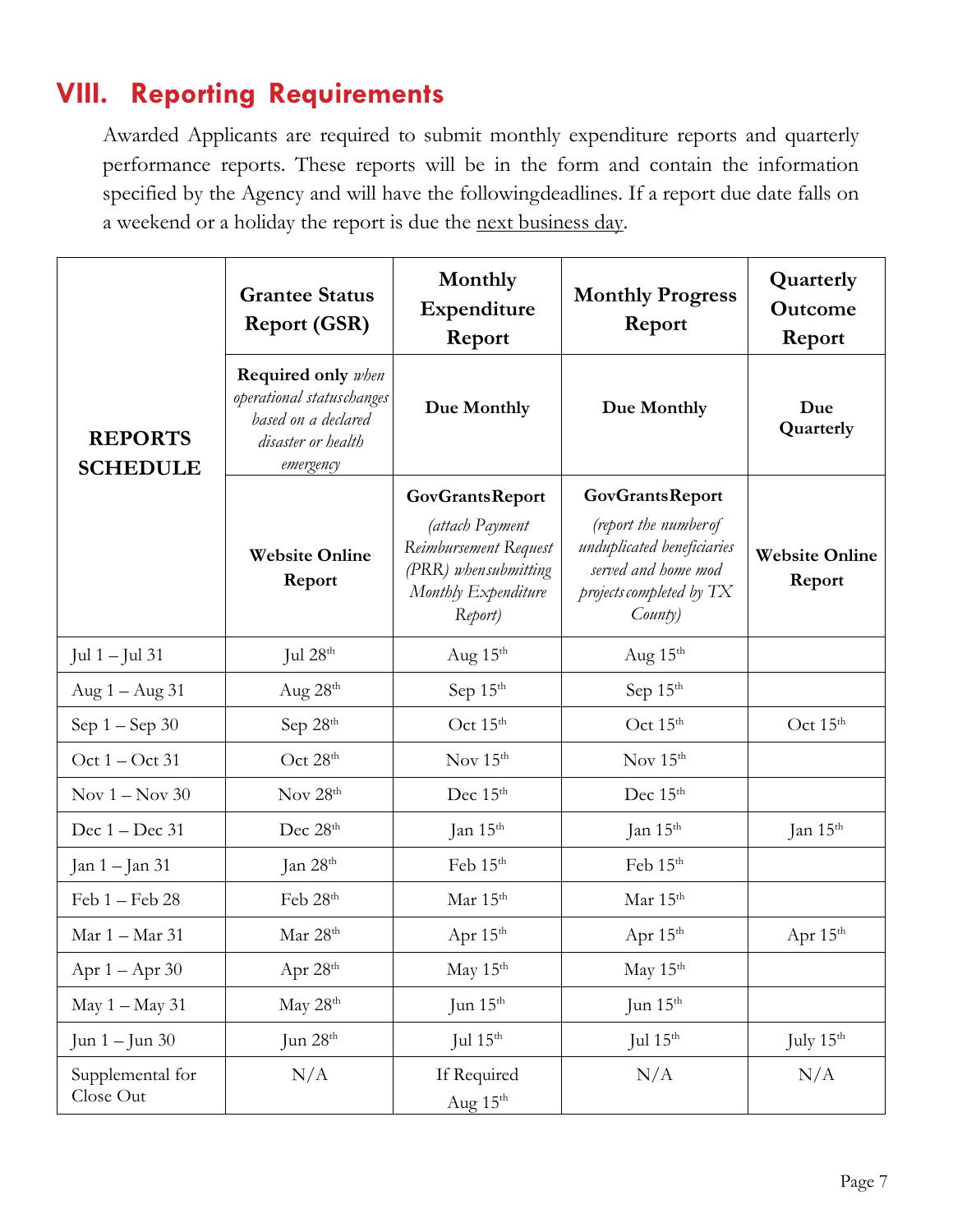#### **A. Grantee Status Report (GSR)**

Grant shall provide to a monthly status when their operational capabilities are affected (positively ornegatively) based on a natural disaster or declared health emergency. The format for GSRs will be prescribed by FVA.

#### **B. Monthly Expenditure Report**

Grantee shall provide to a monthly expenditure report in a format prescribed by the FVA. Grantee providesmonthly payment reimbursement request (PRR) in concert and must contain an authorized signature. The due date for the report is listed in the report schedule.

### **C. Monthly Progress Report and Quarterly Outcome Reports**

- 1. Grantee shall provide monthly progress reports via GovGrants to reflect the number of unduplicated beneficiaries served by grant funding during the month, and if applicable thenumber of home modification projects completed during the month.
- 2. Grantee shall provide quarterly outcome reports based on the grant service category and specific goals/outcomes measured during the quarter, in a format prescribed by the FVA. The due date forthe report is listed in the report schedule.

#### **D. Closeout**

Grantees shall complete the following actions to close-out their grant with TVC.

- 1. Submit the twelfth (12th) monthly expenditure report (Payment Reimbursement Request – PRR) for June by July 15th. See paragraph B, above. If grantees are certain that no unclaimed expenses exist for the grant period, grantees can declare their 12th monthly expenditure report as the "close out" PRR.
- 2. Submit twelfth (12th) monthly progress report for June by July 15th. See paragraph C, above.
- 3. Submit fourth (4th) quarterly outcome report for April, May, June by July 15th. See paragraph C, above.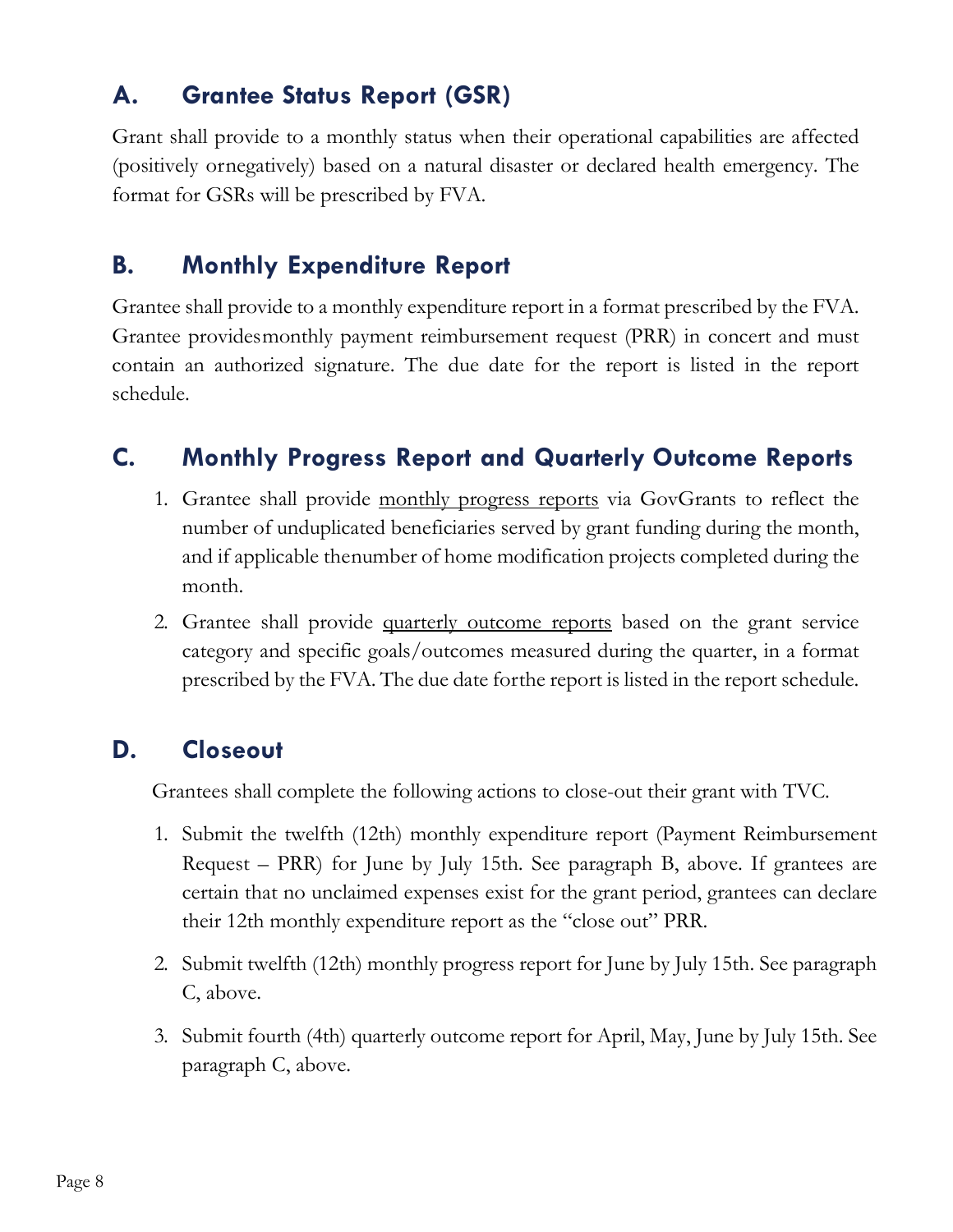4. IF REQUIRED, submit thirteenth (13th) monthly expenditure report for the grant period by August 15th. The 13th PRR enables grantees to supplement their 12th PRR for any expenses incurred and paid during June that were not reported.

> NOTE: After all payments have been made for the grant year, FVA Grant Officers will initiate a close-out task for grantees to complete within the electronic grant management system (GovGrants).

5. Grantees shall confirm via GovGrants no later than August 31st that payments for the grant period have been received.

Close-Out final steps are performed in FVA. After grantees confirm that all payments have been received, FVA Grant Officers will close the grant and send to FVA Management for approval.

#### <span id="page-8-0"></span>**E. Supporting Documentation**

Accounting records, including expenditure reports, shall be supported by adequate source documentation asprescribed by the FVA. Supporting documentation for each reported cost shall demonstrate Cost Incurred and Proof of Payment. FVA will determine if supporting documentation is adequate. The Agency may deny or disallow unsupported expenses and may require that funds expended for unsupported expenses be returned. See the Reimbursement Documentation Requirements (RDR) for specific guidelines for all grant service categories.

#### **F. Failure to Comply with Reporting Requirements**

Failure of Grantee to comply with any of the reporting requirements in this agreement may result in the suspension of reimbursement payments or termination of the grant, the refund to the FVA of grant fundsdisbursed, and/or Grantee's ineligibility for future grant funds.

# **IX. Reporting Beneficiaries (Clients) Served**

- **A.** Grantees shall report beneficiaries served as UNDUPLICATED in the monthly progress reports.
- **B.** Grantees shall report beneficiaries served total in the quarterly outcome reports. This means that the same veteran and dependent beneficiaries who received services multiple times during thequarter, can be counted based on the number of times grant-funded services were received during that time frame.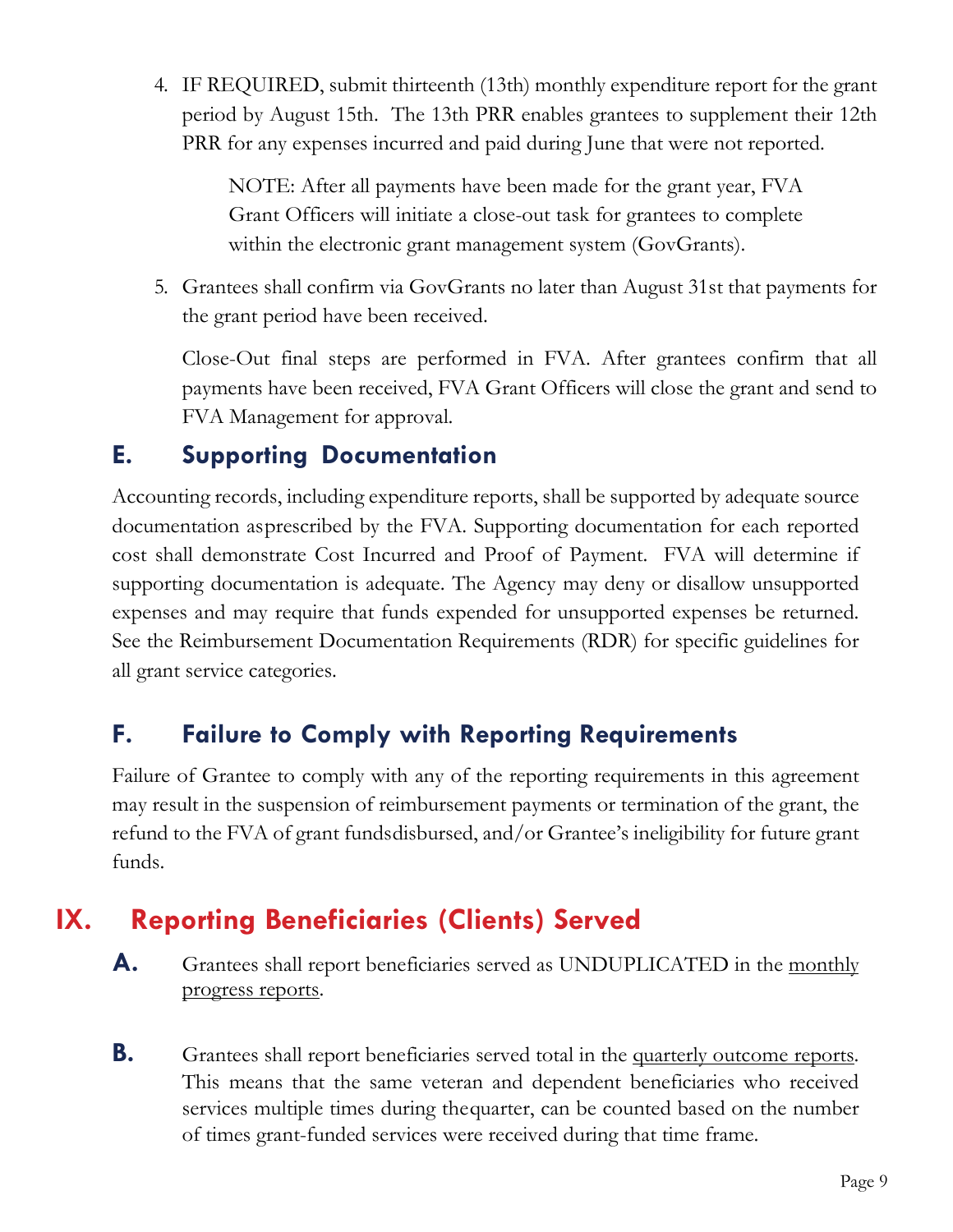- **C.** Beneficiaries/clients are considered served and can be counted if the client receives the grant-funded service(s) that are listed in the Grantee's budget as "client services".
	- **Example:** Financial Assistance client is served when rent/utilities are paid. If same client returns forservices 5 months later, he or she cannot be counted again, but FVA reimbursement to grantee can be provided for BOTH events if within the RFA guidelines.
- **D.** Beneficiaries/clients are not considered served and cannot be counted if they did not receive grant-funded services budgeted and listed in "client services".
	- **Example:** Client intake function performed by a TVC grant-funded staff member results in a referralto another agency. This does not qualify as an unduplicated veteran served because the veteran did not receive client services from intaking organization.
	- **Example:** Client service performed from budgeted "client services" items but without full documentation of client eligibility or services rendered. Must be kept on file for 3 years.

# <span id="page-9-0"></span>**X. Accounting System**

Awarded applicants shall have an accounting system that identifies cost in accordance with generally accepted accounting principles and Uniform Guidance *(2 CFR 200)*. An awarded applicant's accounting system must reflect accurate and organized records that identify the funding source and application of fundsfor state awards.

# **XI. Texas Veterans Commission Recognition**

Awarded Applicant must include the following information on the Awarded Applicant website and on allGrant Project-related materials, brochures, flyers, and forms:

- A. Texas Veterans Commission website URL;
- **B.** Fund for Veterans' Assistance logo;
- **C.** The following statement: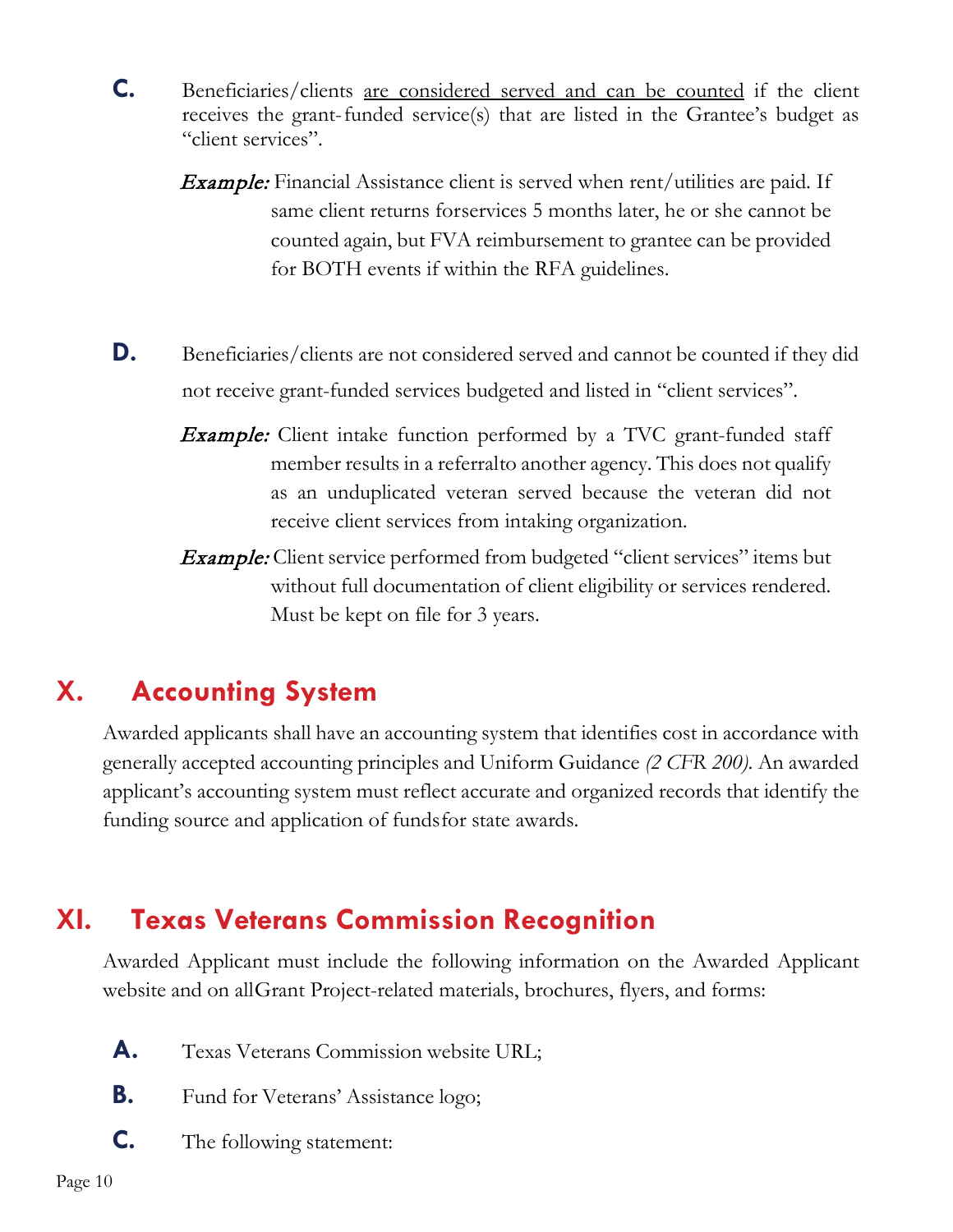"This program is supported by a grant from the Texas Veterans Commission *Fund for Veterans' Assistance*. The *Fund for Veterans' Assistance* provides grants to organizations serving veterans and their families. For more information, visit [www.TVC.Texas.gov"](http://www.tvc.texas.gov/)

- **D.** Awardees/Grantees must mention TVC in all TV and radio announcements and interviewsdealing with FVA grant projects.
- **E.** If requested by the Agency, the Grantee will provide information regarding grant performance, success stories, and other information that can be used by the Agency to publicize the grant program and the Fund for Veterans' Assistance. At the request of the Agency, Grantee will also provide media, including but not limited to photographs, logos, and social media participation.

#### **XII. Release of Information by AwardedApplicant**

Awarded Applicant shall notify and seek approval from Agency prior to releasing any information to the news media regarding the activities being conducted under the Notice of Grant Award resulting from thisRFA. This is effective from the time of Commission award until the grant has been closed out.

#### <span id="page-10-0"></span>**XIII. Inspections**

Throughout the effective period of an NOGA resulting from this RFA, all work products shall be subject to inspection and testing by authorized TVC representatives. To comply with legally binding requirements of client confidentiality and attorney-client privilege, regarding any record that has client-identifying or confidential information, Grantee may redact the identifying or confidential information.

#### **XIV. Compliance Reviews**

Visits to one or more of a Grantee's places of business may be made as determined by Agency representatives to inspect and review a project's physical facilities, financial records, personnel records, operational policies and procedures, including but not limited to observation of Grantee's delivery of services, and such other aspects of a Grantee's project as reasonably necessary to ensure compliance withthe NOGA and these provisions. To comply with legally binding requirements of client confidentiality and attorney-client privilege, regarding any record that has client-identifying or confidential information, Grantee may redact the identifying or confidential information.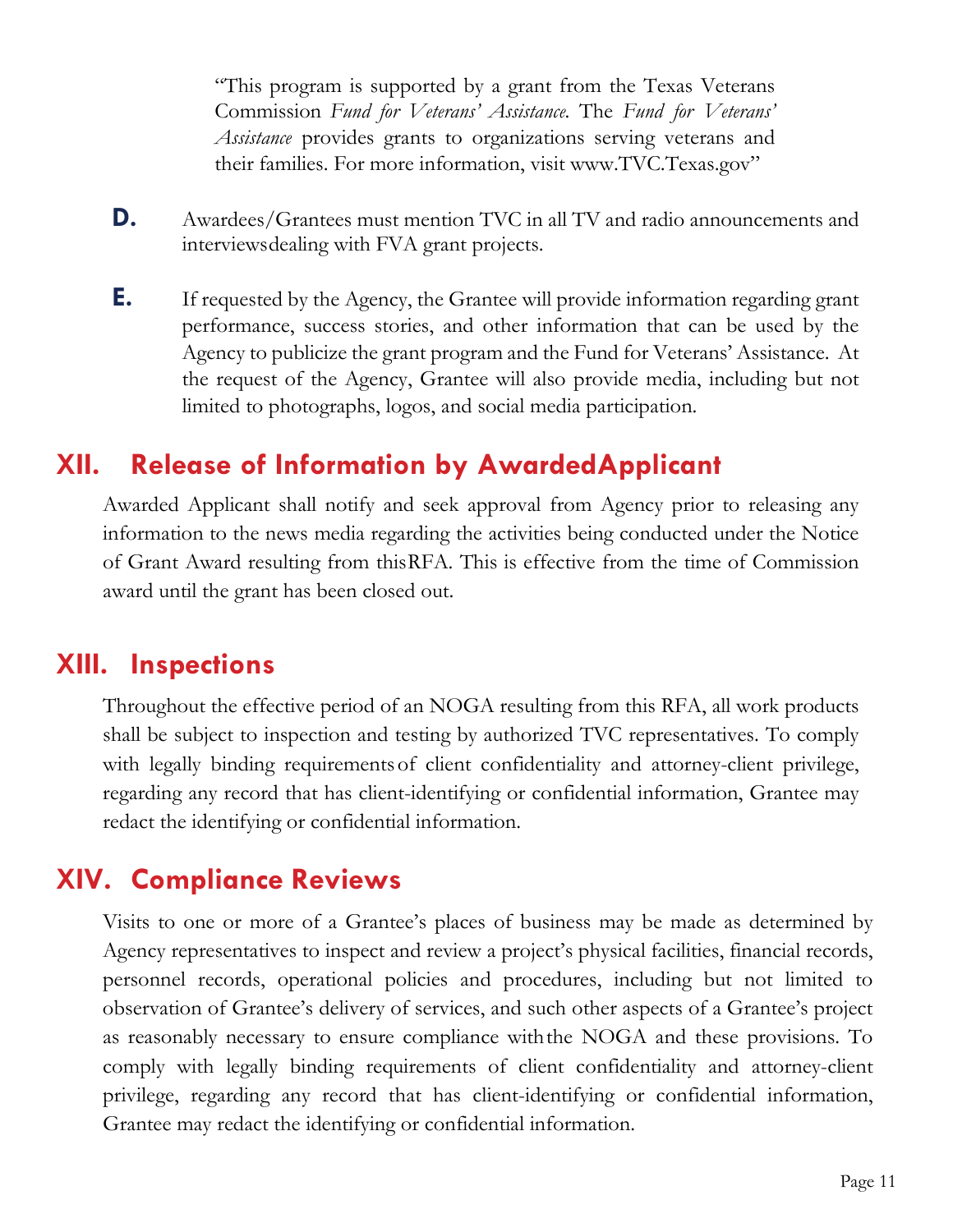# **XV. Eligibility Determination**

The Grantee must ensure that clients served using FVA grant funds are eligible to receive services prior to requesting reimbursement for services provided to these clients. Eligibility documentation must be maintained in the clients' records. In specific extenuating circumstances it may be unreasonable to obtain eligibility documentation for rendering services. The Grantee must still document due diligence to determine veteran, dependent, or spousal status.

# **XVI. Beneficiary Survey**

The Agency will work with the Grantee to survey Beneficiaries' experience in receiving assistance and/orservices as part of the Grant Project.

#### **XVII. Grant Management Standards**

- **A.** All grants awarded by the Texas Veterans Commission must follow the applicable *Texas Grant Management Standards (TGMS)* which can be found at the Texas Comptroller's website and the applicable federal grant guidelines published by the Office of Management and Budget (OMB). The OMB federal guidelines, *2 CFR Part 200,* Uniform Administrative Requirements, Cost Principles, and Audit Requirements for Federal Awards.
- <span id="page-11-0"></span>**B.** Applicants are encouraged to familiarize themselves with the 2 CFR 200 while completing their applications. In the event of a conflict between TGMS and applicable federal law, the provisions of federal law apply.
- **C. Texas Administrative Code.** All applicants should review and be familiar with the TVC administrative rules governing the Fund for Veterans' Assistance Program. These rules arepublished in 40 *Texas Administrative Code*, Part 15, Chapter 460, found at: *[Texas Administrative Code.](http://texreg.sos.state.tx.us/public/readtac%24ext.ViewTAC?tac_view=4&ti=40&pt=15&ch=460)*
- **D. Expenditure and Performance Benchmarks.** The Expenditure and Performance benchmarks are described in the *Texas Administrative Code ( TAC)*  §460.2, and based on the percentage of the Grant Period elapsed:
	- 1. **Expenditure Benchmark**—The percent of the total grant award that must be expended bydesignated timeframes within the grant period.
	- 2. **Performance Benchmark**—The percent of each minimum required performance measure thatmust be met and reported by designated timeframes within the grant period.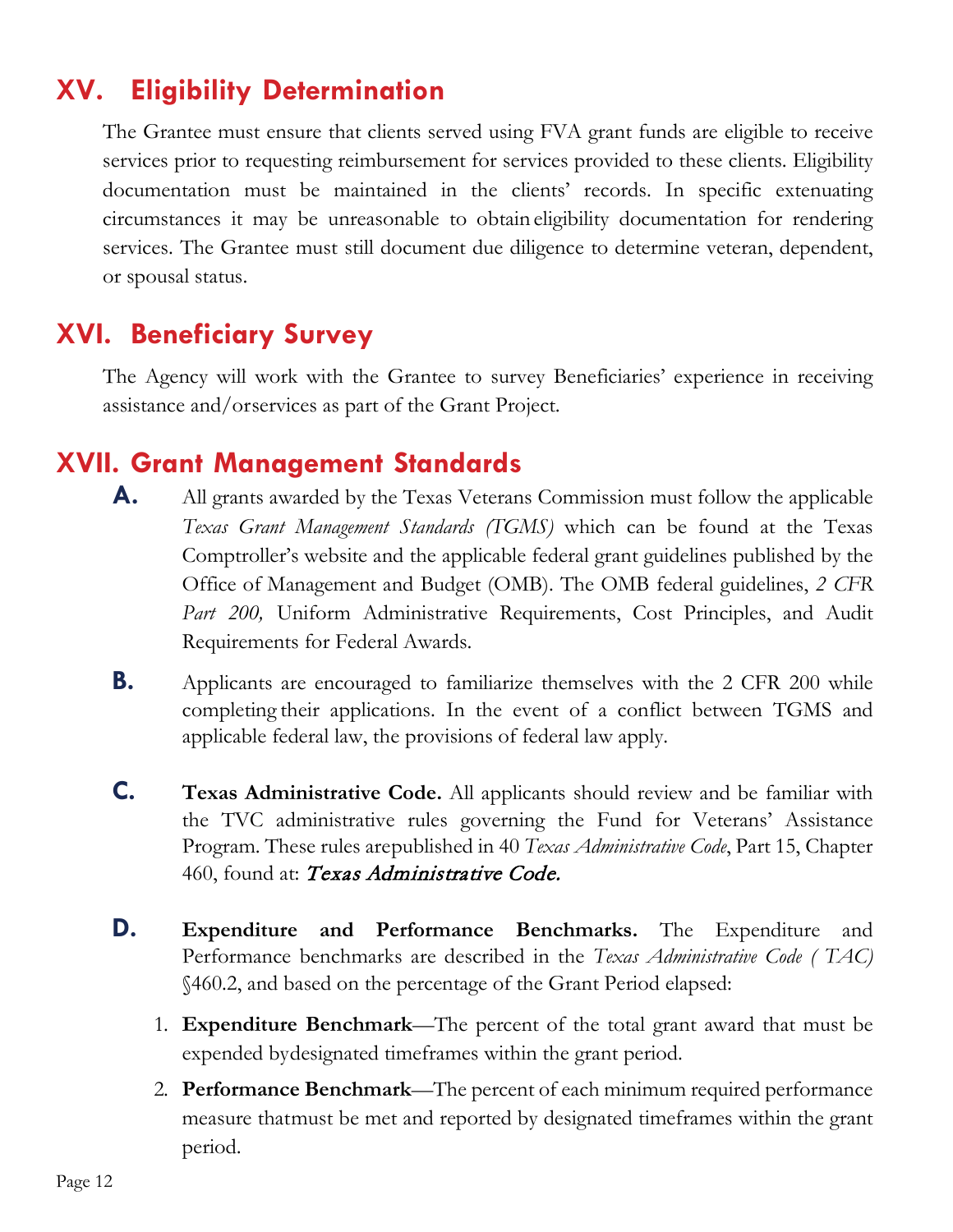| <b>GRANT PERIOD</b><br><b>ELAPSED</b> | <b>PERFORMANCE</b><br><b>BENCHMARK</b> | <b>EXPENDITURE</b><br><b>BENCHMARK</b> |
|---------------------------------------|----------------------------------------|----------------------------------------|
| 25%                                   | 15%                                    | 15%                                    |
| 50%                                   | 40%                                    | 40%                                    |
| 75%                                   | 70%                                    | 70%                                    |
| $100\%$                               | 95%                                    | 95%                                    |

**E. Funds Remain in Texas.** Grant funds used for services on beneficiaries are to remain in Texas. A contractor from out of state may perform service, but the service must have been performed inTexas. For example, mortgage payments may only be for homes located in Texas. Grantee Staff may attend out of state training with grant funds **with prior approval from FVA**.

# **XVIII.Budgeting**

- **A. Direct costs** that appear indirect in nature need to be fully explained, supported, be reasonable, and treated in a consistent manner across your organization. Generally, any budget item allocated10 percent or less should be classified in as an indirect cost. The FVA may ask the applicant to re-classify costs as indirect if the support provided does not meet the above criterion. All reimbursable costs budgeted must be necessary to accomplishing the Proposed Project.
- **B.** Indirect Cost Recovery for FVA grants is limited to 10% of total direct costs for all applicants. Indirect charges are those items that are often considered "overhead," and can be classified as those costs associated with accounting, human resources, and other administrative and facilityrelated costs.
- **C.** Indirect Costs per *2 CFR 200*.
	- 1. FVA is required to follow the federal government's guidance and regulations for grants, includingon indirect costs.
	- 2. **CFR §200.412** Classification of costs.

*"There is no universal rule for classifying certain costs as either direct or indirect under every accounting system. A cost may be direct with respect to some specific service or function, but indirect with respect to the Federal award or other final cost objective. Therefore, it is essential that each item of cost incurred for the same purpose be treated consistently in like circumstances either as a direct or an indirect cost in order to avoid possible double charging of Federal awards. Guidelines for determining directand indirect costs charged to Federal awards are provided in this subpart."*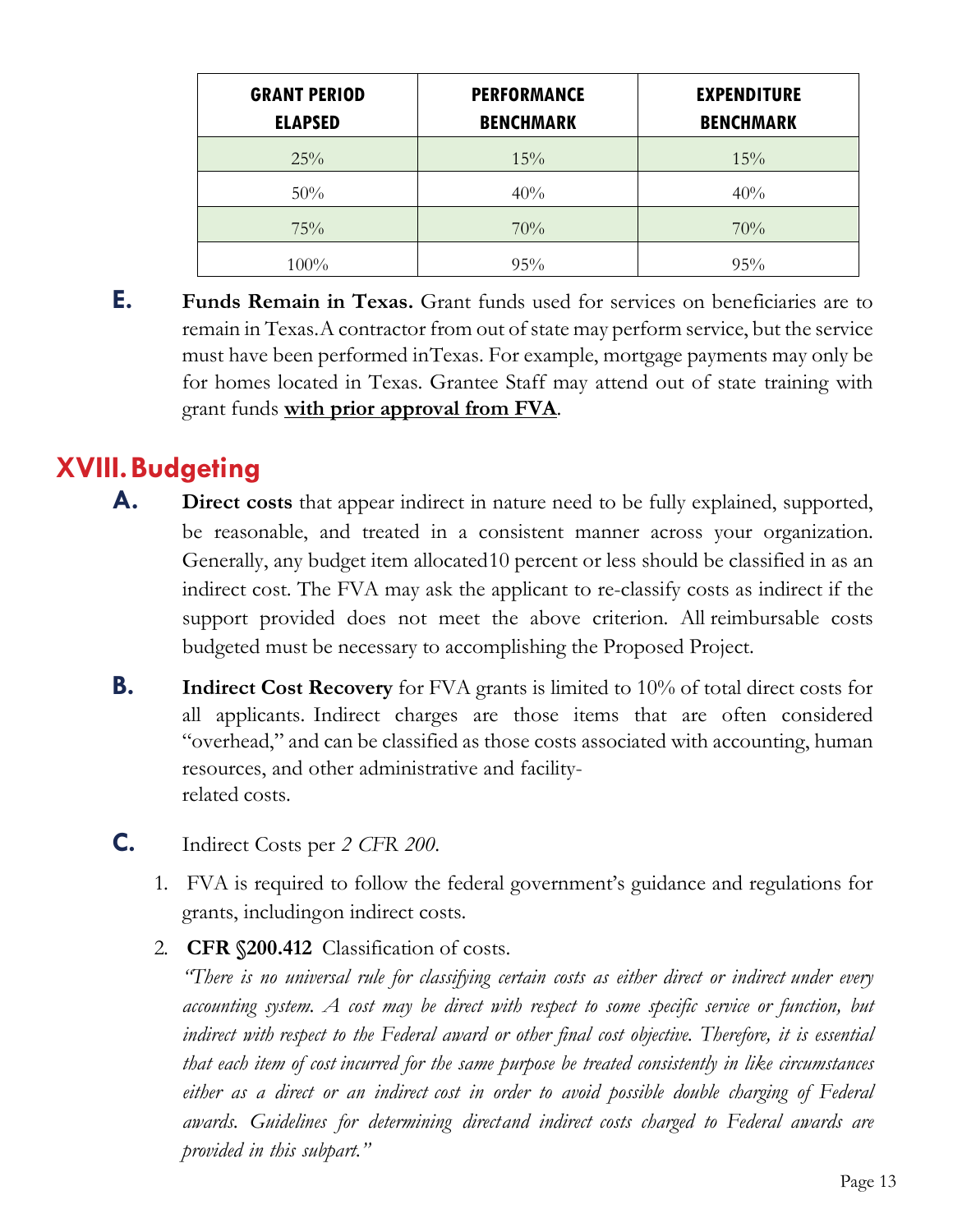- 3. A grantee may claim indirect cost at no more than 10% of the total direct cost claimed in each months' Payment Reimbursement Request (PRR). FVA staff will approve up to 10% of the approved total direct cost for that expenditure report. For example: Grantee's total Direct Costs claimed in July are \$10,000. Therefore, a maximum of \$1,000 may be claimed in Indirect Cost onthe July PRR.
- 4. Unclaimed indirect costs **may not be claimed at a later date**. FVA staff will not approve unclaimed indirect costs from previous months even if the total indirect cost cumulative is lessthan 10% of the total direct cost cumulative.
- **D.** Employee Travel does not include international travel. Travel will follow all policies and procedures for travel established by the organization. All travel costs must follow 2 CFR Part 200, Uniform Administrative Requirements, Cost Principles, and Audit Requirements for Federal Awards. FVA will use GSA travel guidance as a reference with reviewing organizational travelpolicies for acceptability.
- **E.** Client Services include any service being offered to the Beneficiaries of a Proposed Project. This may include, but is not limited to, participant support costs such as emergency financial assistance, transportation assistance, and any **contracted personnel** who will be providing services to Beneficiaries.
- **F.** Construction of buildings, car ports, storage sheds, patio eves, or any type of addition to existingstructures are not allowable expenses under Housing for Texas Heroes grants.

#### <span id="page-13-0"></span>**XIX. Reimbursement**

- **A.** Only Services Already Delivered. Grantees may submit a cost for claim when the service or product has been provided to the eligible Beneficiary or agency but not for future services orincoming products.
	- Example: expenses for staff to attend a conference included in the approved application may only beclaimed after Grantee staff has attended the conference.
- **B.** Future Services Not Allowed. Future services are a service that has not been rendered or productdelivered to a Beneficiary or agency. Future services are not an allowable cost.

**Example:** advance payment of three months' rent to ensure a Beneficiary has stable housingis a future service.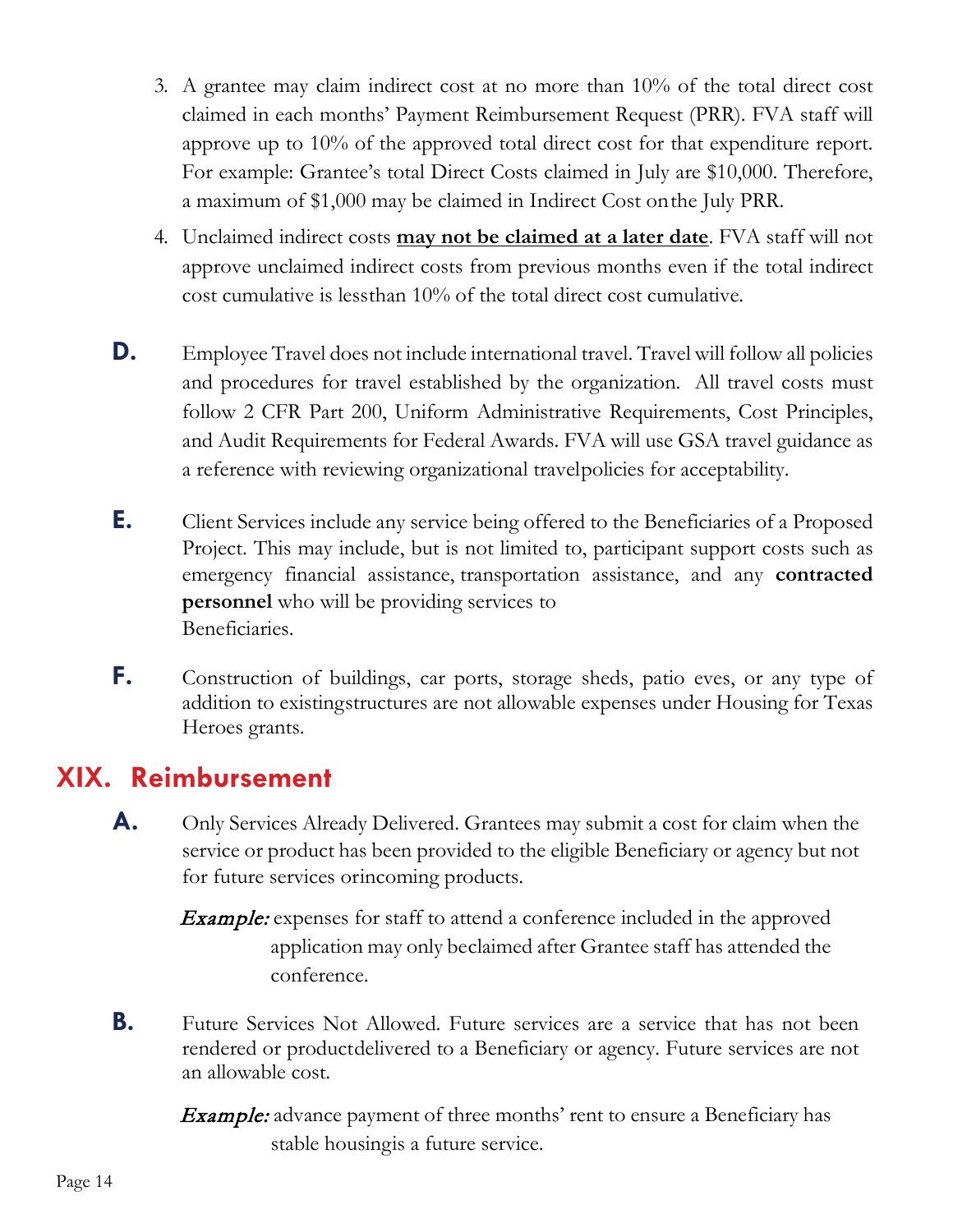**C.** Reimbursement of Future Services. Reimbursement of future services will be reimbursed after the service has been delivered, the same as FVA reimburses bulk purchases only after items have beendisbursed. The Grantee may claim the cost in the following months PRR (if the grant period is still active) after verifying the service has been delivered. Services to be delivered after the grantperiod ends will not be reimbursed.

**Example:** bus passes included in the approved grant budget, purchased in September, and distributedto Beneficiaries in December may be claimed in the January PRR.

- **D.** Claim accrued costs monthly. Accrued costs must be reported timely and accurately as indicatedby *Texas Grant Management Standards ( TGMS)*. Accrued costs must be reported on the next report after payment is tendered to Grantee vendor.
	- 1. A written justification by the signature authority with an explanation of the delay in reporting is required for costs older than **60 days**. FVA will review all documents and determine if the delayedcost is allowable. If FVA decides the delayed cost is not allowed, Grantee must remove the item from the PRR and resubmit.
	- 2. Recurring delayed reporting of accrued costs may result in corrective action.
- <span id="page-14-0"></span>**E.** Closeout. If a Grantee has expenses that have not yet cleared the bank by the last day of the grant, or expenses for June that remain open at the time of the last month's report due date, the Grantee may submit a 13<sup>th</sup> PRR (Supplemental PRR) by August  $15^{\text{th}}$ .
	- 1. The Supplemental PRR may include ONLY expenses incurred during the last performance period, but whose payments have not cleared the bank by the 15th of the last Reporting Month in the life of the grant.
	- 2. GovGrants does not require the Grantee to submit a Closeout Reimbursement Report, if theGrantee does not wish to claim unclosed expenses at the end of the grant period.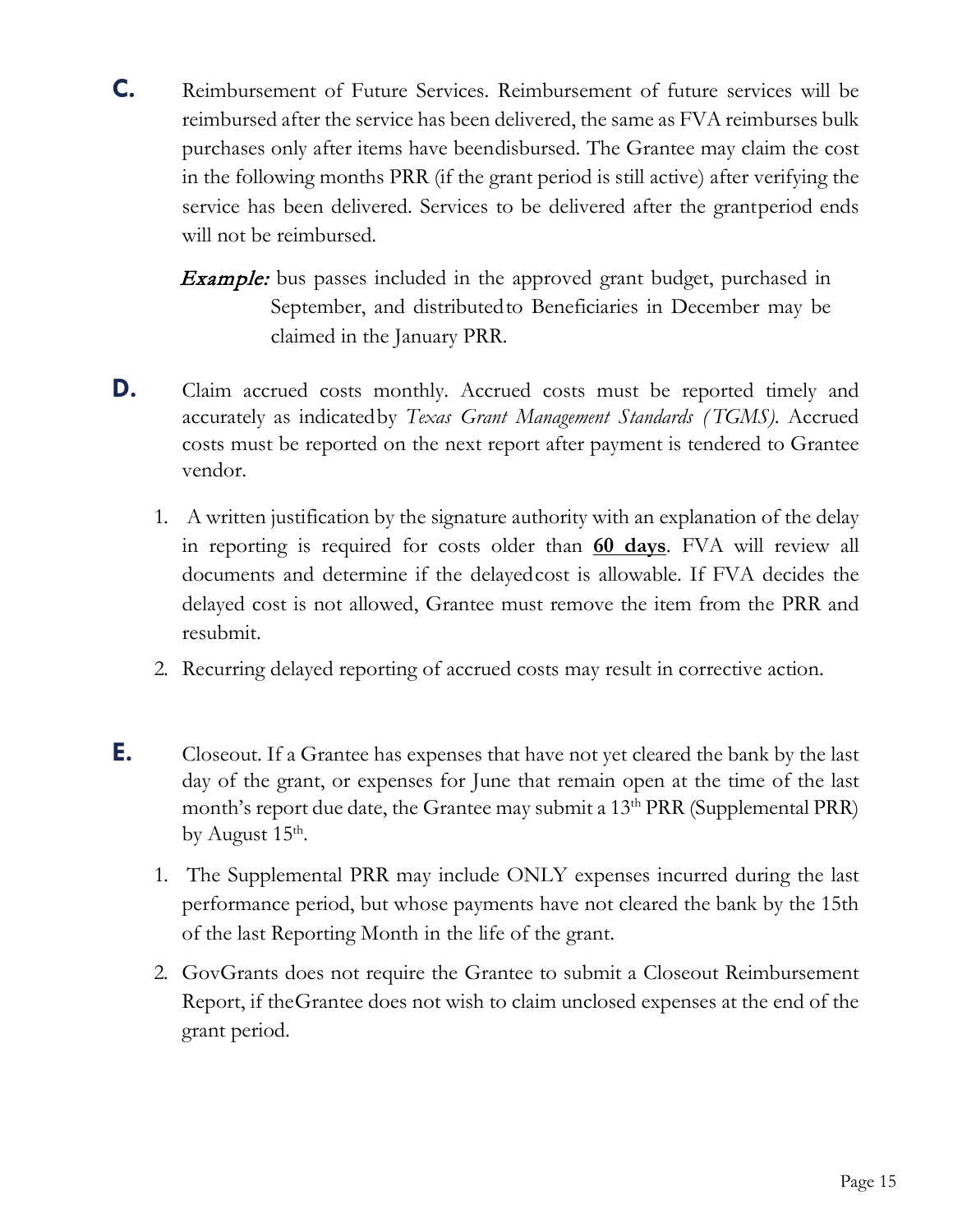# **XX. Program Income**

Program Income is income generated by the grant-funded activities. Program Income must be tracked by the Grantee and reported to FVA monthly. Report Program Income in the final tab of the PRR labeled "ProgramIncome."

- Example: A mental health counseling service that charges insurance for insured clients must report the insurance payments as program income.
- **Example:** A grant service that charges a sliding scale fee to clients based on their income level mustreport charges to beneficiaries as program income.

# **XXI. Maintain Tax-Exempt Status**

Awarded Applicant will maintain its tax-exempt status under Section 501(a) of the *Internal Revenue Code of 1954*, forthe life of the grant, and will notify TVC immediately if such status changes.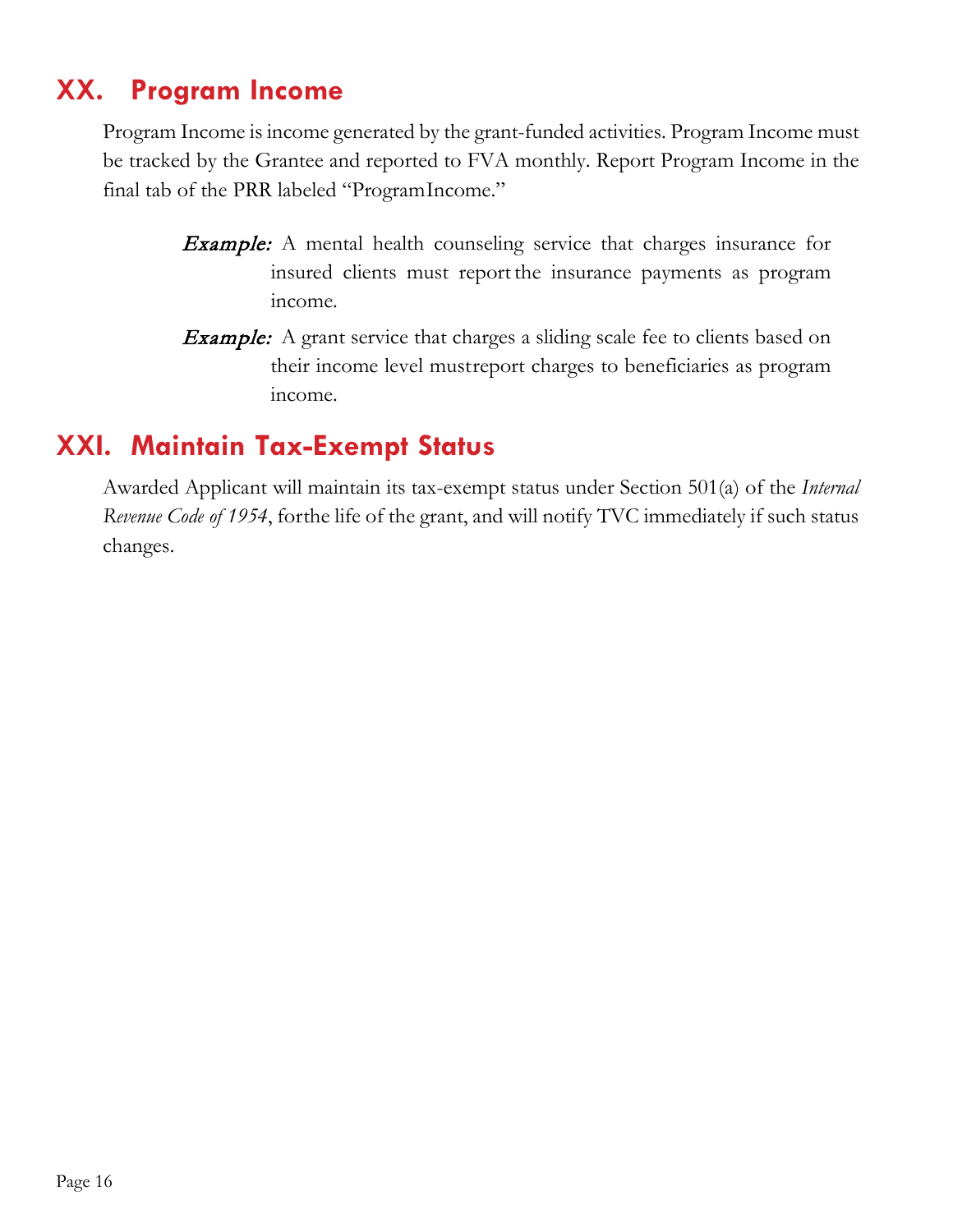# **TERMS AND CONDITIONS**

#### <span id="page-16-0"></span>**I. Antitrust Affirmation**

Applicant represents and warrants that, in accordance with Section 2155.005 of the *Texas Government Code*, neither Applicant nor the firm, corporation, partnership, or institution represented by Applicant, or anyone acting for such a firm, corporation or institution has (1) violated any provision of the *Texas Free Enterprise and Antitrust Act of 1983*,Chapter 15 of the *Texas Business and Commerce Code*, or the federal antitrust laws, or (2) communicated directly or indirectly the contents of this Response to any competitor or any other person engaged in the same line of business as Applicant.

#### **II. Assignment or Subcontracting**

No rights, interest, or obligations in an Agreement resulting from this RFA shall be assigned, subcontracted, or delegated by Awarded Applicant without prior written permission of TVC Point of Contact. Any attempted assignment or delegation by Awarded Applicant shall be wholly void and totally ineffective for all purposes unlessmade in conformity with this paragraph. No assignment or subcontract shall relieve Awarded Applicant of any responsibility under this RFA.

#### **III. Applicable Law and Venue**

The Agreement and any incorporated documents shall be governed by and construed in accordance with the laws of the State of Texas, without regard to the conflicts of law provisions. The exclusive venue of any suit brought concerning the Agreement and any incorporated documents is fixed in any court of competent jurisdiction in TravisCounty, Texas.

#### **IV. Applicant Responsibilities/Compliance with Laws**

Applicant shall comply with all federal, state and local laws, statutes, ordinances, rules and regulations and the orders and decrees of any court or administrative bodies or tribunals in any matter affecting the performance ofthe Agreement, including, if applicable, workers compensation laws, compensation statutes and regulations, and licensing laws and regulations. When requested to do so by TVC, Applicant shall furnish TVC with satisfactory proof of its compliance.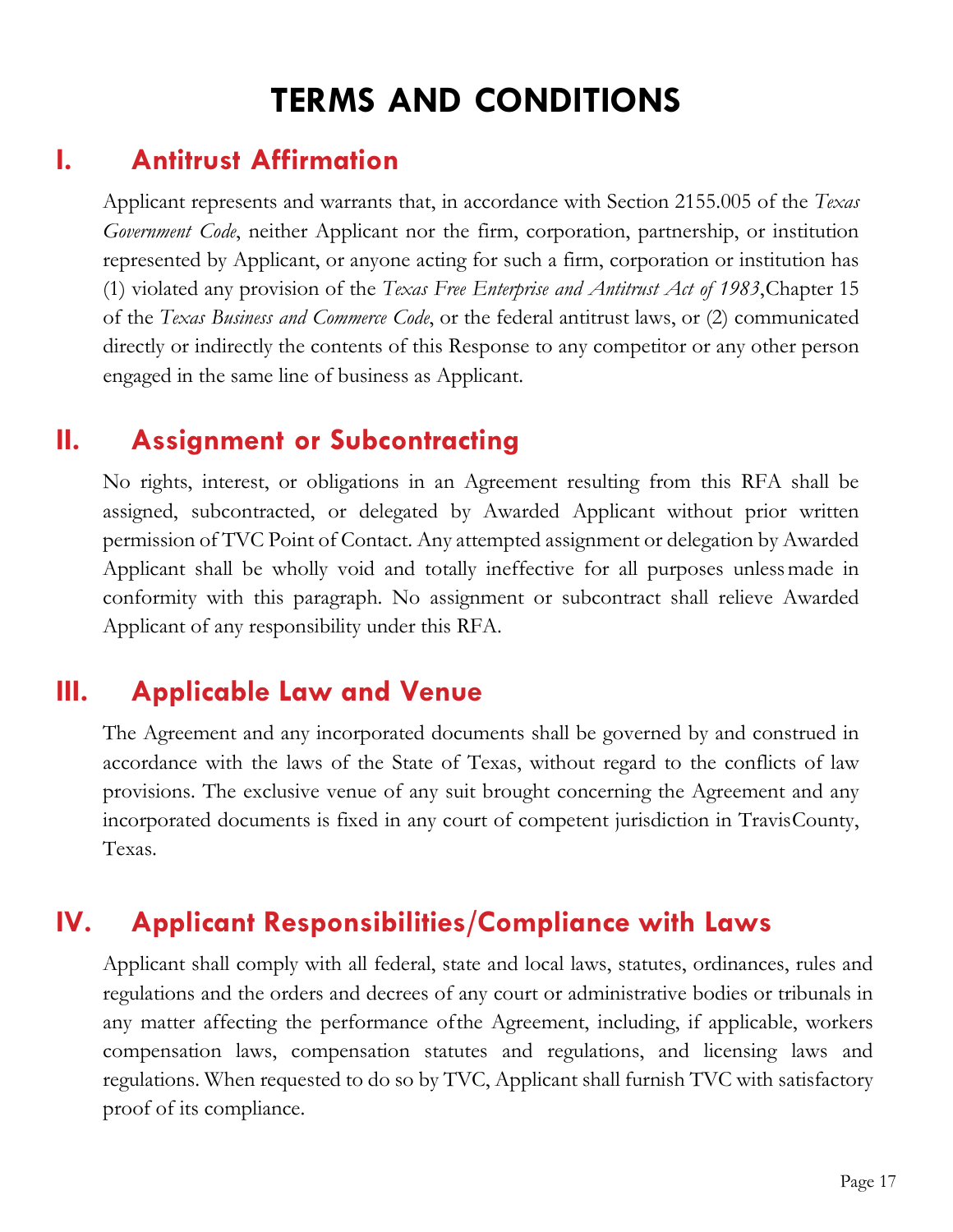# **V. Audit and Access to Records**

<span id="page-17-0"></span>Pursuant to Section 2262.154 of the *Texas Government Code*, the state auditor may conduct an audit or investigation of any entity receiving funds from the state directly under any contract or indirectly through a subcontract under the contract. The acceptance of funds by the Applicant or any other entity or person directly under the contract or indirectly through a subcontract under the contract acts as acceptance of the authority of the state auditor, under the direction of the legislative audit committee, to conduct an audit or investigation in connection with those funds. Under the direction of the legislative audit committee, the Applicant or other entity that is the subject of an audit or investigation by the state auditor must provide the state auditor with access to any information the state auditor considers relevant to the investigation or audit. Applicant shall ensure that this paragraph concerning the authorityto audit funds received indirectly by subcontractors through the contract and the requirement to cooperate is included in any subcontract it awards.

#### **A. Records Retention**

Awarded Applicant shall maintain its records and accounts in a manner which shall assure a full accounting for all funds received and expended by Awarded Applicant in connection with the Project. These records and accounts (which includes all receipts of expenses incurred by Awarded Applicant) shall be retained by Awarded Applicant and made available for inspecting, monitoring, programmatic or financial auditing, or evaluation by TVC and by others authorized by law or regulation to do so for a period of not less than three (3) years from the date of completion of the Grant Project or the date of the receipt by TVC of Awarded Applicant's final claim for payment or final expenditure report or until a resolution of all billing questionsin connection with the Agreement, whichever is later. If an audit has been announced, the records shall be retained until such audit has been completed. Awarded Applicant shall make available at reasonable times and upon reasonable notice, and for reasonable periods, all documents and other information related to the Grant Project carried out under the Agreement. Awarded Applicant and any subcontractors shall provide any Audit Entities with any information the entity deems relevant to any monitoring, investigation,evaluation, or audit.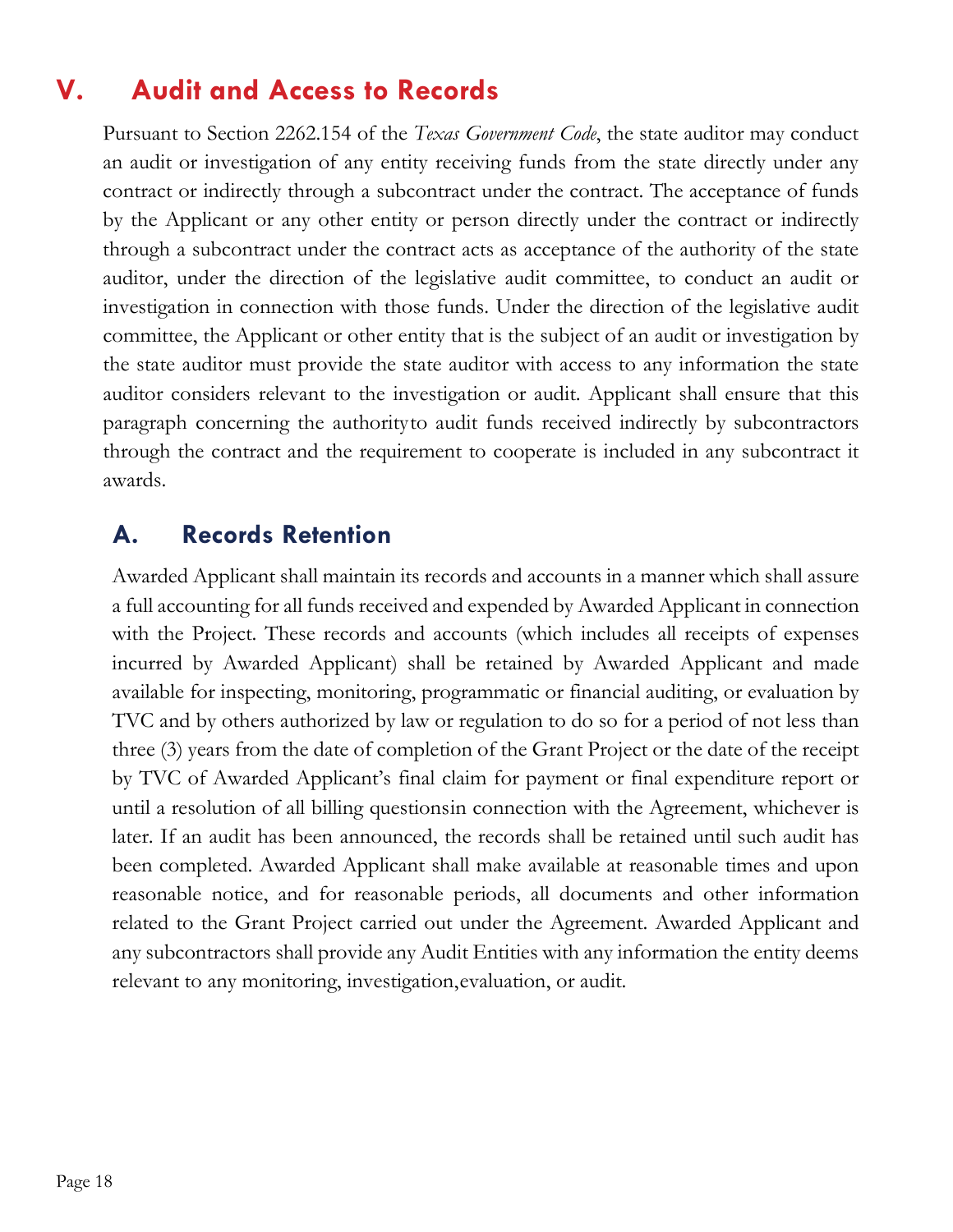#### **B. Refund of Overpayments**

TVC reserves the right to require the reimbursement of any overpayments determined as a result of any audit or inspection of records kept by Awarded Applicant on work performed under the Agreement. Awarded Applicant shall reimburse TVC within thirty (30) calendar days of receipt of notice from TVC ofoverpayment. Awarded Applicant's failure to comply with this "Audit and Access to Records" section shall constitute a material breach of the Agreement.

#### **VI. Buy Texas**

In accordance with *Texas Government Code*, Section 2155.4441, the State of Texas requires that during the performance of a contract for services, Awarded Applicant shall purchase products and materials produced in the State of Texas when available at a price and time comparable to products and materials produced outside the state.

### <span id="page-18-0"></span>**VII. Certification Concerning Hurricane/Disaster Relief**

Under Section 2155.006(b) of the *Texas Government Code*, a state agency may not accept a bid or award a contract, including a contract for which purchasing authority is delegated to a state agency, that includes proposed financial participation by a person who, during the five year period preceding the date of the bid or award, has been: (1) convicted of violating a federal law in connection with a contract awarded by the federal government for relief, recovery, or reconstruction efforts as a result of Hurricane Rita, as defined by Section 39.459, Utilities Code, Hurricane Katrina, or any other disaster occurring after September 24, 2005; or (2) assessed a penalty in a federal civil or administrative enforcement action in connection with a contract awarded by the federal government for relief, recovery, or reconstruction efforts as a result of Hurricane Rita, as defined by Section 39.459, Utilities Code,Hurricane Katrina, or any other disaster occurring after September 24, 2005. Under Section 2155.006 of the *TexasGovernment Code*, the bidder certifies that the individual or business entity named in this bid is not ineligible to receive the specified contract and acknowledges that any contract resulting from this RFA may be terminated and payment withheld if this certification is inaccurate.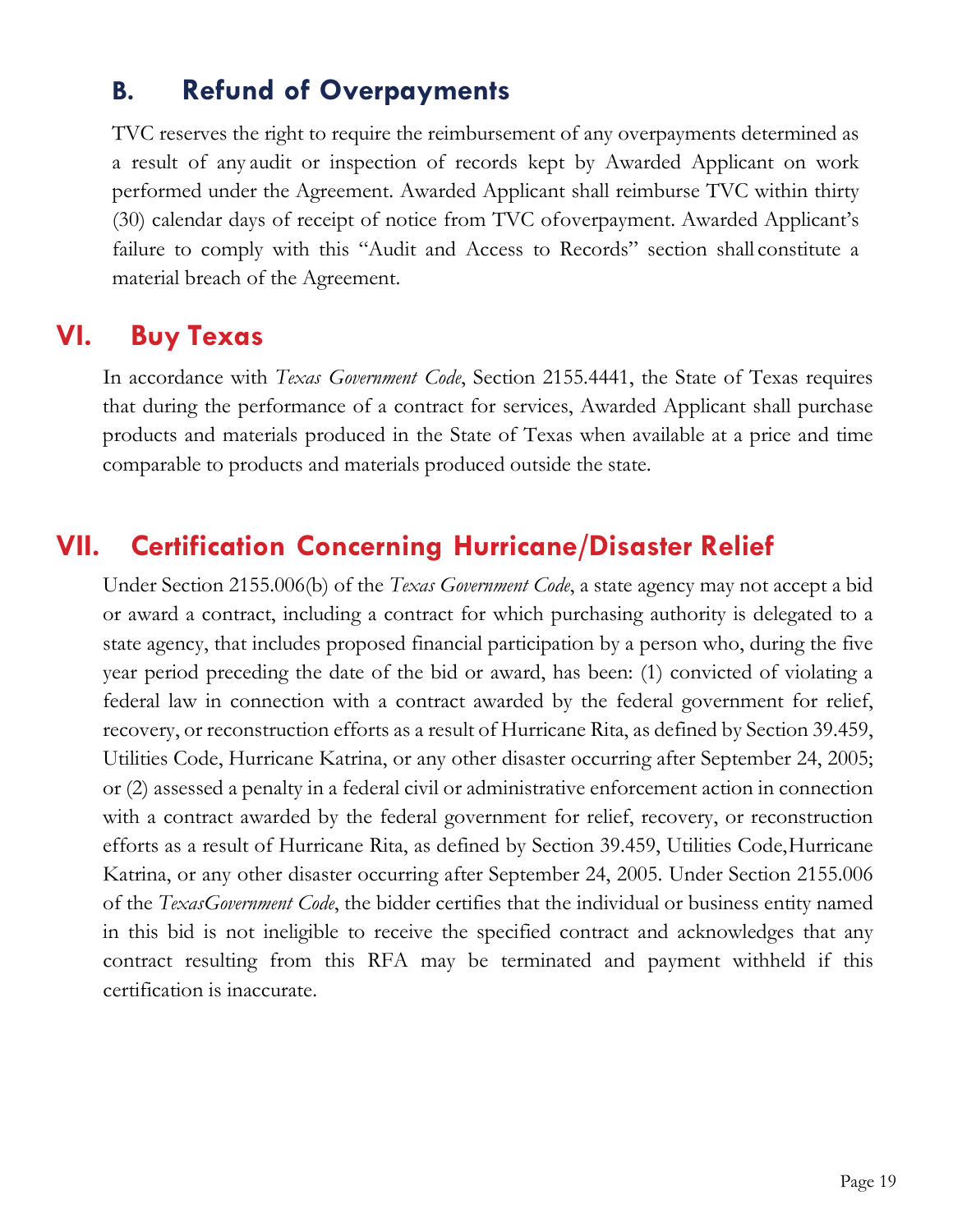#### **VIII. Change in Law and Compliance with Laws**

Any alterations, additions, or deletions to the terms of the Agreement that are required by changes in federal or state law or regulations are automatically incorporated into the Agreement without written amendment hereto and shall become effective on the date designated by such law or by regulation. When requested to do so by TVC,Applicant shall furnish TVC with satisfactory proof of its compliance.

# **IX. Child Support Obligation**

Under Section 231.006 of the Texas Family Code, the Applicant certifies that the individual or business entity named in this application or Agreement is not ineligible to receive the specified grant, loan, or payment and acknowledges that this contract may be terminated, and payment may be withheld if this certification is inaccurate.An application for a contract, grant, or loan paid from state funds must include the name and social security number (last 4 digits) of the individual or sole proprietor and each partner, shareholder, or owner with an ownership interest of at least 25 percent of the business entity submitting the application.

## **X. Conflict of Interest**

<span id="page-19-0"></span>Applicant represents and warrants that the performance under this Agreement will not constitute an actual or potential conflict of interest or reasonably create the appearance of impropriety. Applicants must disclose any existing or potential conflicts of interest relative to the performance of the requirements of this RFA. Failure to disclose a conflict of interest may be cause for disqualification of an Application or termination of an Agreement resulting from this RFA. If, following a review of this information, it is determined by TVC that a conflict of interest exists, Applicants may be disqualified from further consideration.

#### **XI. Dealings with Public Servants Affirmation**

Pursuant to Section 2155.003 of the *Texas Government Code*, Applicant represents and warrants that it has not given, offered to give, nor intends to give at any time hereafter any economic opportunity, future employment, gift, loan, gratuity, special discount, trip, favor, or service to a public servant in connection with the submitted Response.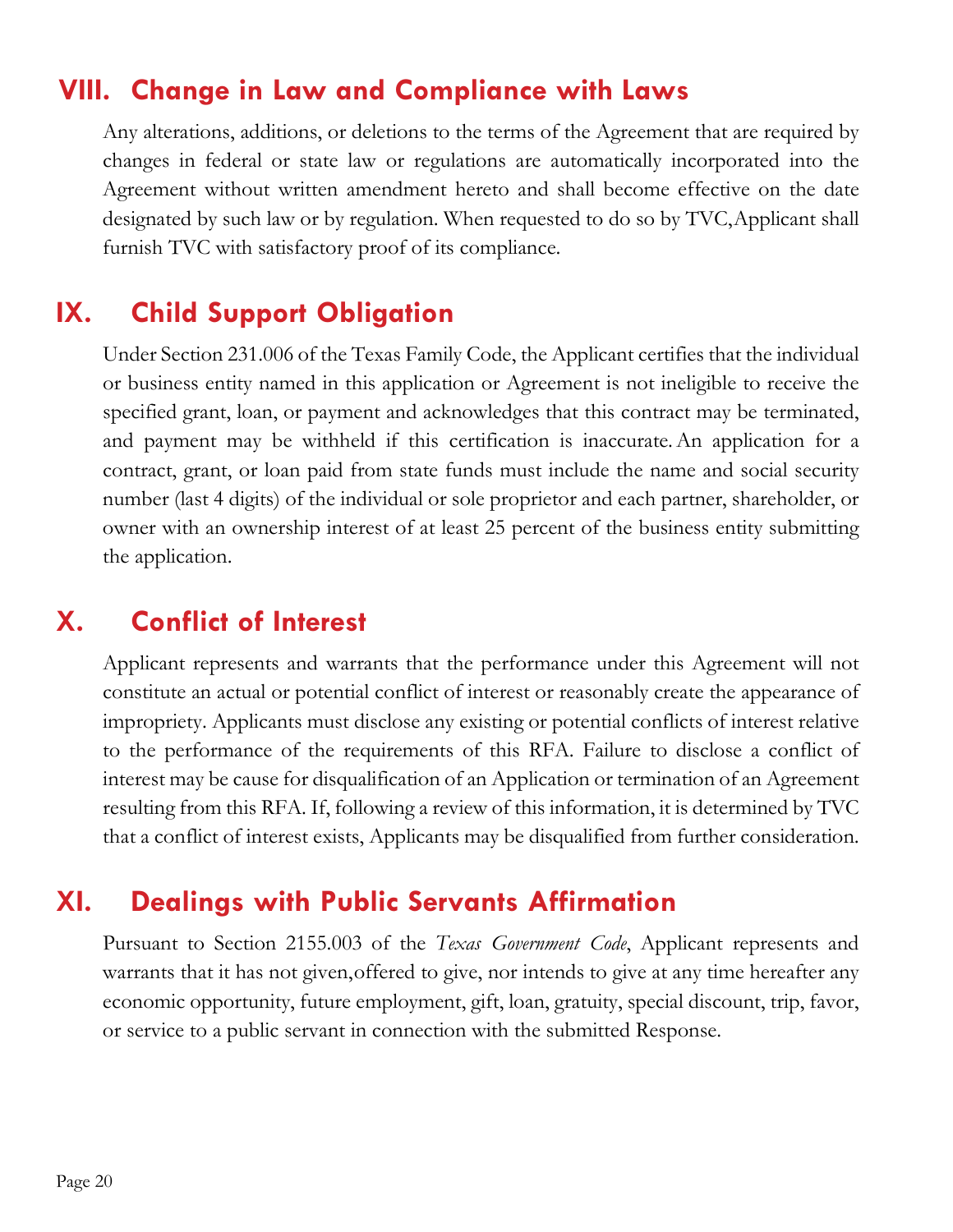# **XII. Debts and Delinquencies**

In accordance with Section 2252.903 of the *Texas Government Code*, Applicant agrees that any payments due underthe Agreement shall be directly applied towards eliminating any debt or delinquency it has to the State of Texas including, but not limited to, delinquent taxes, delinquent student loan payments, and delinquent child support.

#### **XIII. Disaster Recovery Plan**

Upon request of TVC, Applicant shall provide the description of its business continuity and disaster recovery plans.

# **XIV. Dispute Resolution**

The dispute resolution process provided for in *Texas Government Code*, Chapter 2260 shall be used by TVC and Awarded Applicant ("Grantee") to resolve any dispute arising under the NOGA. The dispute resolution processprovided for in Chapter 2260 shall be used, as further described herein, to attempt to resolve a claim for breach of contract asserted by the Grantee under the NOGA. If the Grantee's claim for breach of contract cannot be resolved by the Parties in the ordinary course of business, it shall be submitted to the negotiation process providedin Chapter 2260. To initiate the process, the Grantee shall submit written notice, as required by Chapter 2260, to the Deputy Comptroller or his or her designee. The notice shall also be given to the individual identified in the NOGA for receipt of notices. Compliance by the Grantee with Chapter 2260 is a condition precedent to the filing of a contested case proceeding under Chapter 2260.

The contested case process provided in Chapter 2260 is the Grantee's sole and exclusive process for seeking a remedy for an alleged breach of contract by TVC if the Parties are unable to resolve their disputes as describedabove.

Compliance with the contested case process provided in Chapter 2260 is a condition precedent to seeking consentto sue from the Legislature under Chapter 107, Civil Practices and Remedies Code. Neither the execution of the NOGA by TVC nor any other conduct of any representative of TVC relating to the NOGA shall be considered awaiver of sovereign immunity to suit.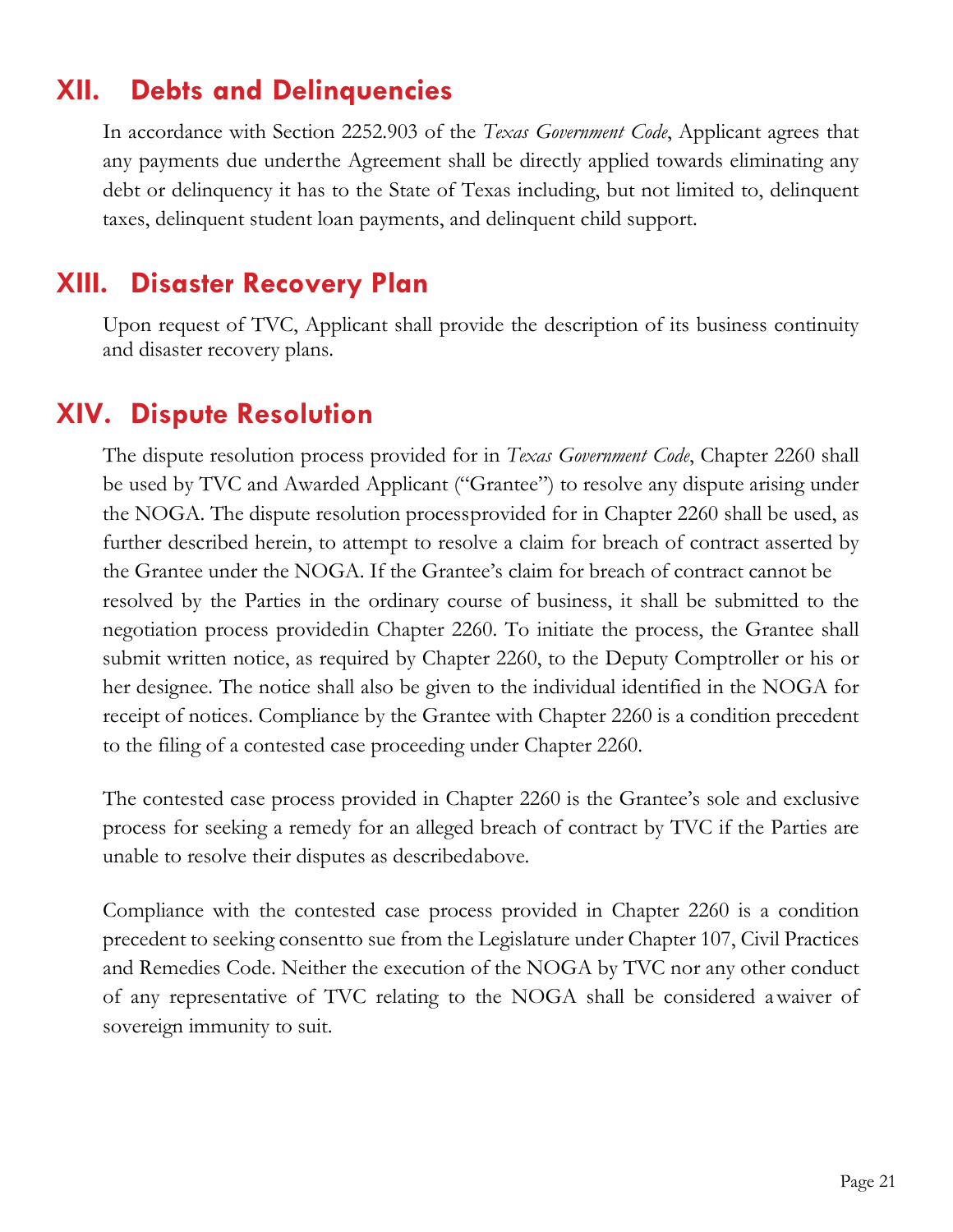<span id="page-21-0"></span>For all other specific breach of contract claims or disputes under the NOGA, TVC and the Grantee shall first attempt to resolve them through direct discussions in a spirit of cooperation. If the Parties' attempts to resolve their disagreements through negotiations fail, the dispute will be mediated by a mutually acceptable third party to be chosen by TVC and the Grantee within fifteen (15) days after written notice by one them demanding mediationunder this Section. The Grantee shall pay all costs of the mediation unless TVC, in its sole good faith discretion, approves its payment of all or part of such costs. By mutual agreement, TVC and the Grantee may use a non- binding form of dispute resolution other than mediation. The purpose of this Section is to reasonably ensure that TVC and the Grantee shall, in good faith, utilize mediation or another non-binding dispute resolution process before pursuing litigation. TVC's participation in, or the results of, any mediation or other non-binding dispute resolution process under this Section or the provisions of this Section shall not be construed as a waiver by TVC of (1) any rights, privileges, defenses, remedies or immunities available to TVC as an agency of the State of Texas or otherwise available to the TVC; (2) TVC's termination rights; or (3) other termination provisions or expiration dates of the NOGA.

Notwithstanding any other provision of the NOGA to the contrary, unless otherwise requested or approved in writing by TVC, the Grantee shall continue performance and shall not be excused from performance during the period any breach of contract claim or dispute is pending under either of the above processes; however, the Granteemay suspend performance during the pendency of such claim or dispute if the Grantee has complied with all provisions of Section 2251.051, *Texas Government Code*, and such suspension of performance is expressly applicable and authorized under that law.

# **XV. E-Verify Program**

Applicant certifies that for contracts for services, Applicant shall utilize the U.S. Department of Homeland Security's E-Verify system during the term of the contract to determine the eligibility of: (1) all persons employed by Applicant to perform duties within Texas; and (2) all persons, including subcontractors, assigned by Applicant toperform work pursuant the contract within the United States of America.

#### **XVI. Entities that Boycott Israel**

Applicant represents and warrants that, pursuant to Section 2270.002 of the *Texas Government Code*, applicant doesnot boycott Israel and will not boycott Israel during the term of the Agreement.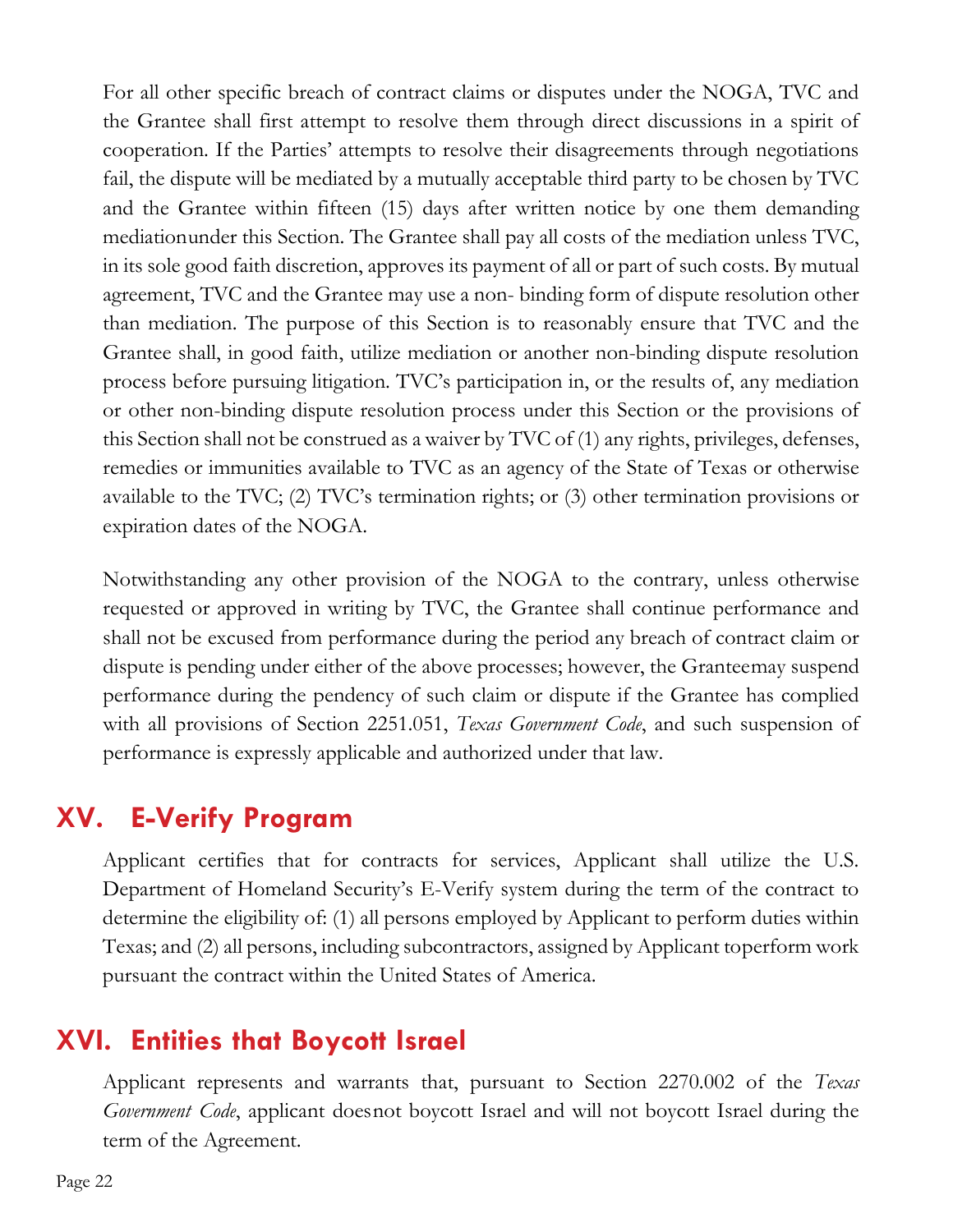#### **XVII. Excluded Parties**

Applicant certifies that it is not listed in the prohibited vendors list authorized by Executive Order (EO) No. 13224,*"Blocking Property and Prohibiting Transactions With Persons Who Commit, Threaten to Commit, or Support Terrorism"*, issued by President George W. Bush on September 23, 2001, and any subsequent changes made to it via cross- referencing the federal *Excluded Parties List System (EPLS)*. The EPLS is located at *https:/[/www.sam.gov/portal/S](http://www.sam.gov/portal/)AM/*.

#### <span id="page-22-0"></span>**XVIII.Executive Head of State AgencyAffirmation**

Under Section 669.003 of the *Texas Government Code*, relating to contracting with an executive head of a state agency, Applicant represents that no person who served as an executive of TVC, in the past four (4) years, wasinvolved with or has any interest in the Agreement. If Applicant employs or has used the services of a former executive of the Agency, then Applicant shall provide the following information in its Response:

Name of Former Executive: \_\_\_\_\_\_\_\_\_\_\_\_\_\_\_\_\_\_\_\_\_\_\_\_\_\_

Name of State Agency: \_\_\_\_\_\_\_\_\_\_\_\_\_\_\_\_\_\_\_\_\_\_\_\_\_\_\_\_\_\_

Date of Separation from State agency: \_\_\_\_\_\_\_\_\_\_\_\_\_\_\_\_\_\_

Position with Applicant: \_\_\_\_\_\_\_\_\_\_\_\_\_\_\_\_\_\_\_\_\_\_\_\_\_\_\_\_

Date of Employment with Applicant: \_\_\_\_\_\_\_\_\_\_\_\_\_\_\_\_\_

#### **XIX. False Statements**

Applicant represents and warrants that all statements and information prepared and submitted in this document are current, complete, true, and accurate. Submitting a Response with a false statement or material misrepresentations made during the performance of a contract is a material breach of contract and may void the submitted Response and any resulting contract.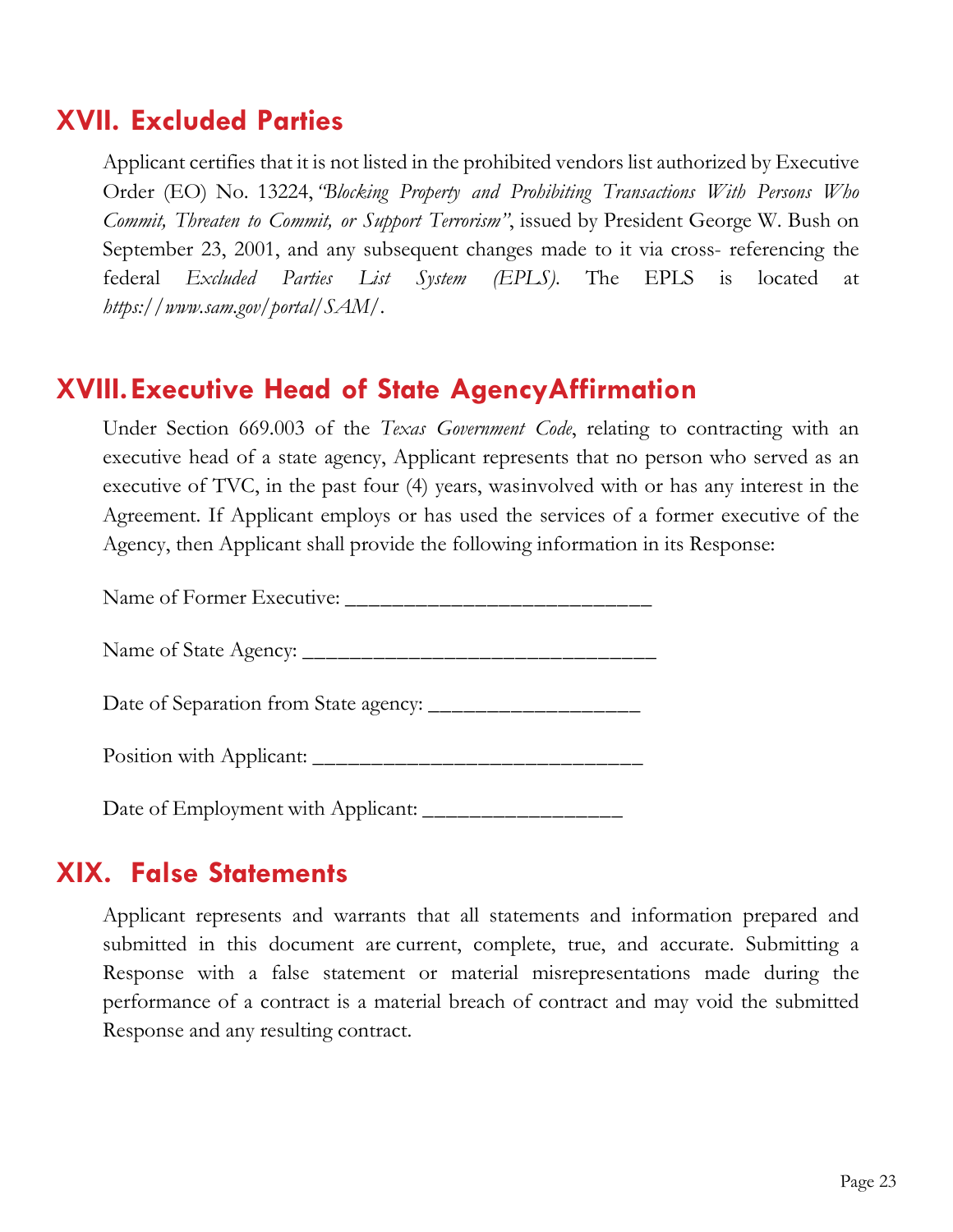# **XX. Force Majeure**

Neither Awarded Applicant nor Agency shall be liable to the other for any delay in, or failure of performance, of any requirement included in any NOGA resulting from this RFA caused by force majeure. The existence of such causes of delay or failure shall extend the period of performance until after the causes of delay or failure have beenremoved provided the non-performing party exercises all reasonable due diligence to perform. Force majeure is defined as acts of God, war, fires, explosions, hurricanes, floods, failure of transportation, or other causes that are beyond the reasonable control of either party and that by exercise of due foresight such party could not reasonablyhave been expected to avoid, and which, by the exercise of all reasonable due diligence, such party is unable to overcome. Each party must inform the other in writing, with proof of receipt, within three (3) business days of theexistence of such force majeure, or otherwise waive this right as a defense.

# <span id="page-23-0"></span>**XXI. Foreign Terrorist Organizations**

Section 2252.152 of the *Texas Government Code* prohibits the Agency from awarding a contract to any person who does business with Iran, Sudan, or a foreign terrorist organization as defined in Section 2252.151 of the *Texas Government Code*. Applicant certifies that it not ineligible to receive the contract.

# **XXII. Indemnification**

To the extent allowed by law, Awarded Applicant agrees to indemnify, defend and hold harmless the State of Texas, TVC, as well as officers, agents, and employees of TVC from any liability, for any and all claims, demands, fees, suits or actions of any nature whatsoever, including but not limited to personal injury or illness, bodily injury (including death) and property damage occurring in connection with or in any way incident to or arising out of the use, service, operation or performance of work under the terms of the Agreement, except claims, demands, fees, suits or actions arising from any negligence by TVC, its officers, agents, employees, contractor, subcontractors or any negligence of a third party, its (their) officers, agents, employees, contractors, subcontractors. TVC shall give Awarded Applicant written notice of each such claim or suit and full right and opportunity to conduct Awarded Applicant's own defense thereof, together with full information and all reasonable cooperation. Awarded Applicantshall coordinate its defense with the Texas Attorney General as requested by TVC.

Additionally, if Awarded Applicant requires or desires to use any design, trademark, device,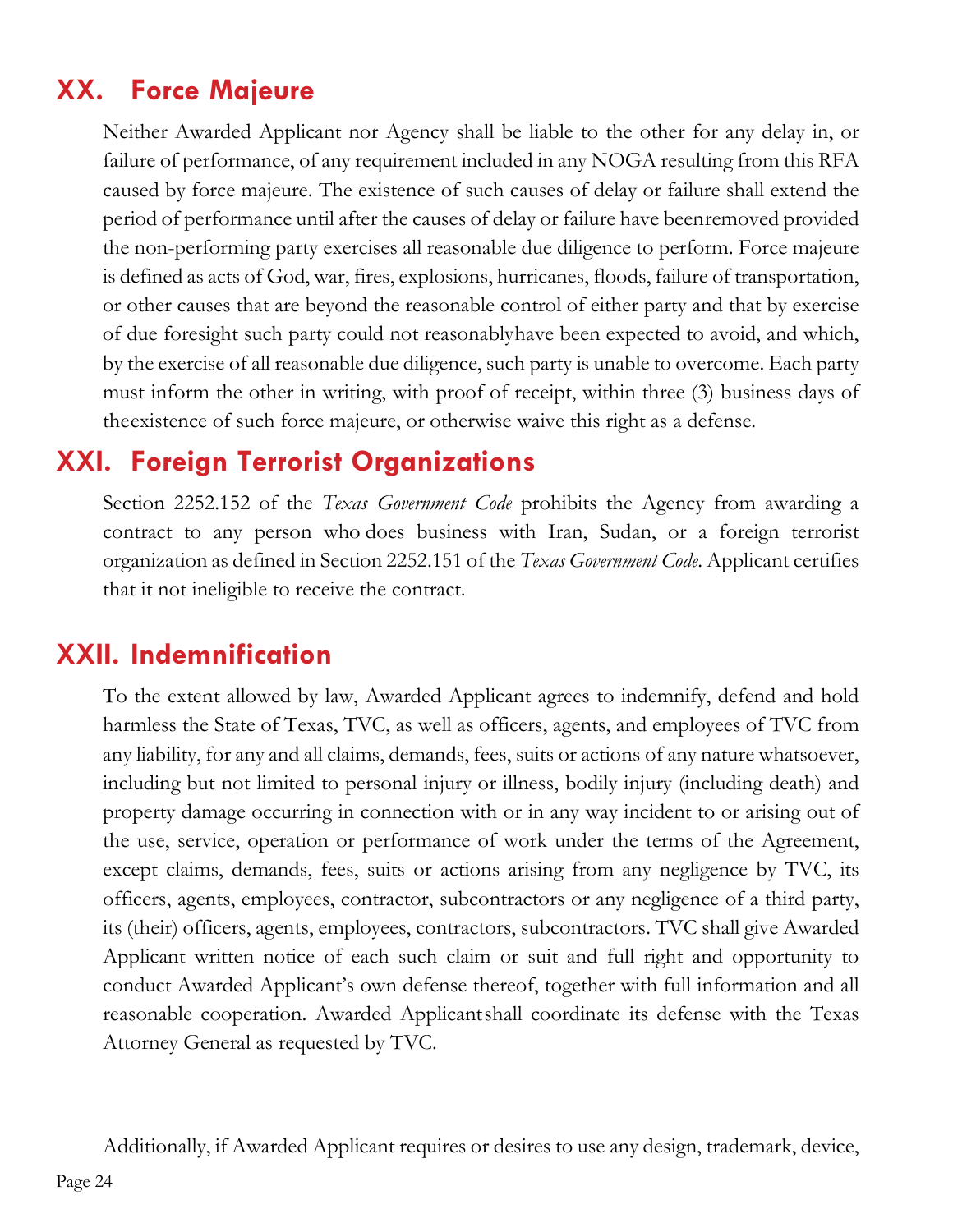material or process covered by letters of patent or copyright, Awarded Applicant shall indemnify, defend and hold harmless, to the extent allowed by law, the State of Texas, TVC, as well as officers, agents, and employees of TVC, from any liability, for any and all claims, demands, fees, suits or actions of any nature whatsoever, from any and all claims forinfringement by reason of the use of any such patented design, device, trademark, copyright, material or process in connection with the work agreed to be performed and shall indemnify (to the extent allowed by law) the State of Texas, TVC, as well as officers, agents, and employees of TVC, from any cost, expense, royalty or damage which the State of Texas, TVC, as well as officers, agents, and employees of TVC may be obligated to pay by reason of anyinfringement at any time during the performance of or after completion of the work. Awarded Applicant represents and warrants that it has determined what licenses, patents, and permits are required under the Agreement and has lawfully acquired all such licenses, patents, and permits.

Notwithstanding any indemnification clause, TVC shall have full authority to conduct its own defense, negotiations, and settlements, but Awarded Applicant's indemnification (to the extent allowed by law) neverthelessremains in full force and effect. Any settlement shall only be reimbursable by Awarded Applicant if Awarded Applicant approves such settlement in advance, and any liability upon unsuccessful defense shall only be reimbursable by Awarded Applicant if Awarded Applicant has full opportunity to participate equally in the defenseof the action.

# **XXIII.Legal and Regulatory Actions**

<span id="page-24-0"></span>Applicant represents and warrants that it is not aware of and has received no notice of any court or governmental agency actions, proceedings or investigations, etc., pending or threatened against Applicant or any of the individuals or entities included in the Response within the five (5) calendar years immediately preceding the submission of the Response that would or could impair Applicant's performance under the Agreement, relate tothe solicited or similar goods or services, or otherwise be relevant to Agency's consideration of the Response. IfApplicant is unable to make the preceding representation and warranty, then Applicant instead represents and warrants that it has included as a detailed attachment in its Response a complete disclosure of any such court or governmental agency actions, proceedings or investigations, etc. that would or could impair Applicant's performance under the Agreement, relate to the solicited or similar goods or services, or otherwise be relevant toAgency's consideration of the Response.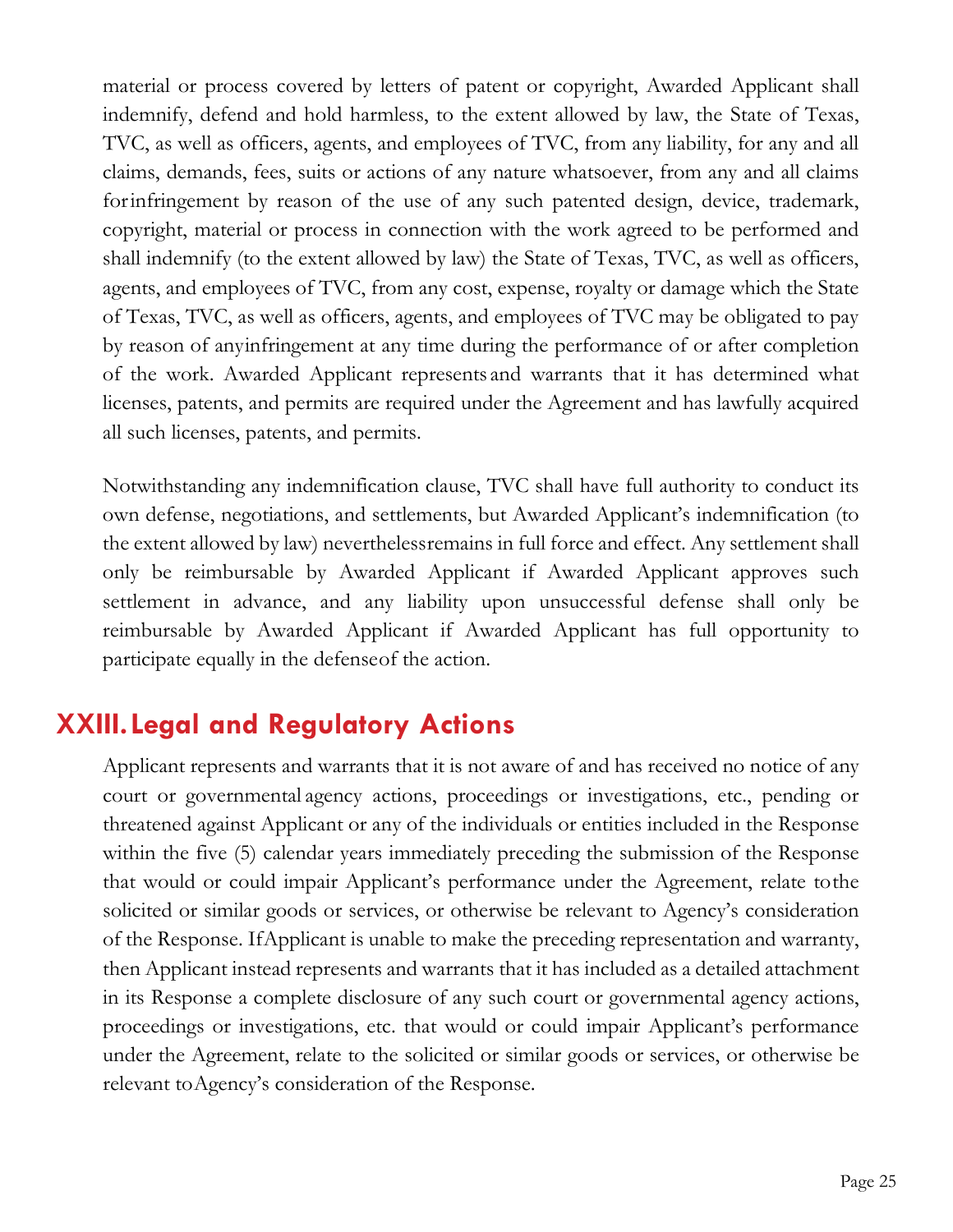In addition, Applicant represents and warrants that it shall notify TVC in writing within five (5) business days ofany changes to the representations or warranties in this clause and understands that failure to so timely update Agency shall constitute breach of contract and may result in immediate termination of the Agreement.

#### **XXIV. Limitation on Authority**

Applicant shall have no authority to act for or on behalf of TVC or the State of Texas except as expressly providedfor in the Agreement; no other authority, power or use is granted or implied. Applicant may not incur any debt, obligation, expenses, or liability of any kind on behalf of TVC or the State of Texas.

#### **XXV. Lobbying Prohibition**

Applicant represents and warrants that TVC's payments to Applicant and Applicant's receipt of appropriated or other funds under the Agreement are not prohibited by Sections 556.005 or 556.0055 of the *Texas Government Code*.

#### **XXVI. No Implied Waiver**

Failure of a Party to require performance by another Party under the Agreement will not affect the right of such Party to require performance in the future. No delay, failure, or waiver of either Party's exercise or partial exercise of any right or remedy under the Agreement shall operate to limit, impair, preclude, cancel, waive or otherwise affect such right or remedy. A waiver by a Party of any breach of any term of the Agreement will not be construedas a waiver of any continuing or successive breach.

#### **XXVII.Non-Appropriation of Funds**

The NOGA may be terminated if funds allocated to TVC should become reduced, depleted, or unavailable during the grant period, and to the extent that TVC is unable to obtain additional funds for such purposes. TVC shall negotiate efforts as first consideration and if such efforts fail, then TVC shall immediately provide written notification to the Awarded Applicant of such fact and the NOGA shall be deemed terminated upon receipt of the notification, and neither party shall have any further rights or obligations hereunder. Awarded Applicant shallnot incur new obligations after the effective date of termination and shall cancel as many outstanding obligations as reasonably practicable. TVC shall be liable for allowable costs incurred up to the time of such termination.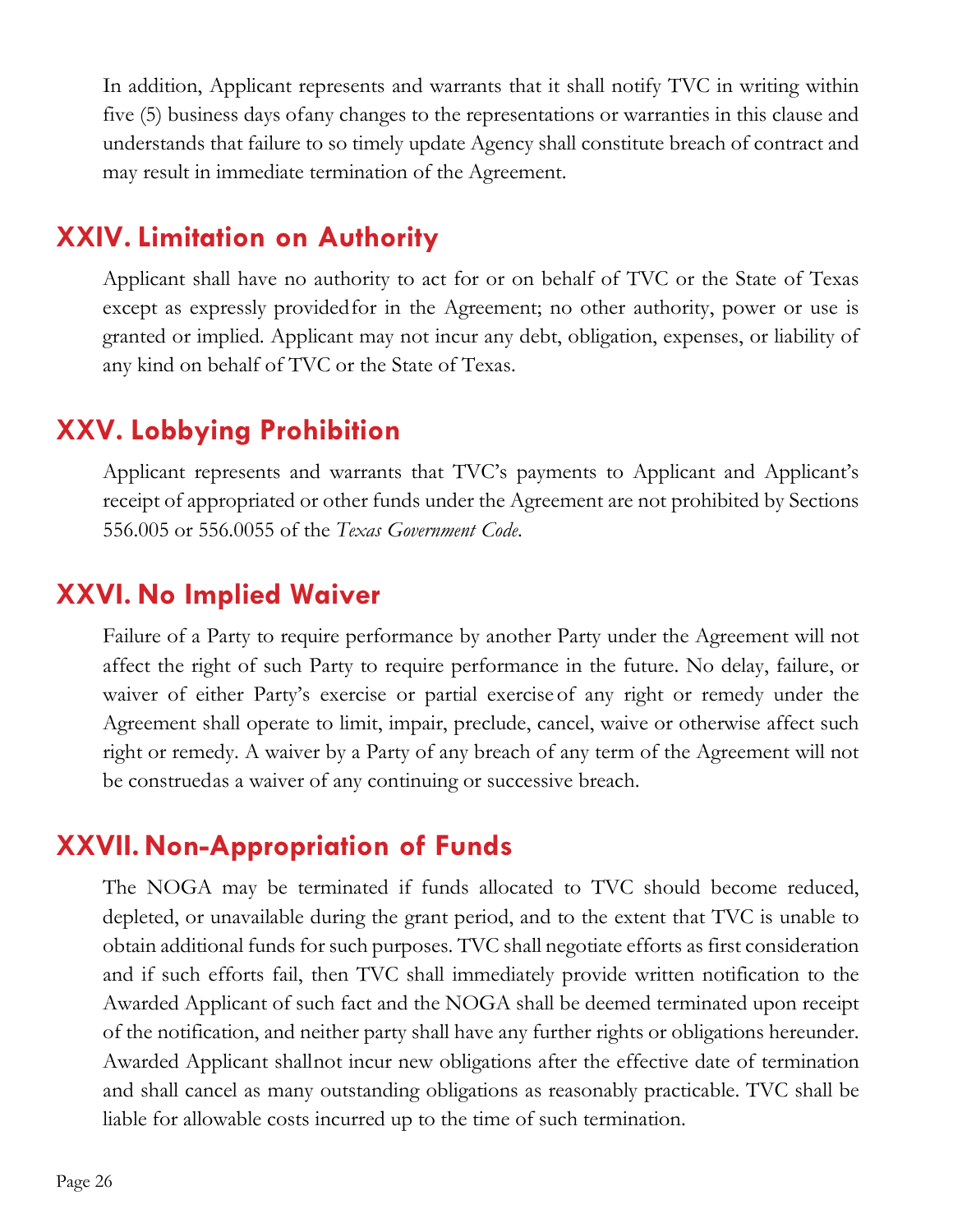<span id="page-26-0"></span>Under no circumstances shall this RFA or any provisions herein be construed to extend the duties, responsibilities,obligations, or liabilities of the State of Texas or TVC beyond the then existing biennium.

# **XXVIII. Permits, Certifications and Licenses**

Applicant represents and warrants that it has determined what licenses, certifications and permits are required under the Agreement and has acquired all applicable licenses, certifications, and permits.

# **XXIX. Prompt Payment**

Payment shall be made in accordance with Chapter 2251 of the *Texas Government Code*, commonly known as the Texas Prompt Payment Act. Chapter 2251 of the *Texas Government Code* shall govern remittance of payment and remedies for late payment and non-payment.

# **XXX. Release of Application Informationby TVC**

*Public Information Act.* Awarded Applicant understands and acknowledges that as a Texas state agency, TVC is subject to the provisions of the Texas Public Information Act ("PIA"), Government Code, Chapter 552 as interpreted by judicial opinions and the opinion of the Attorney General of the state of Texas. Awarded Applicantwill cooperate with TVC in the production of documents responsive to any such requests under the Public Information Act. TVC will decide whether to submit a Public Information Act request to the Attorney General.

All submitted Applications become the property of TVC after the RFA submission deadline date. Upon acceptanceof the Notice of Grant Award, all information submitted with Applicant's Application becomes public record and all information submitted with Awarded Applicant's Application becomes part of the Notice of Award. Therefore, such information is subject to disclosure under the Texas Public Information Act, unless an exception under the Texas Public Information Act is applicable.

Any proprietary information included in Applicant's Application shall be subject to disclosure unless such proprietary information was clearly identified by Applicant, and such identification was submitted concurrently withthe original submission of the proprietary information. Additionally, Applicant shall state the specific reason(s) an exception from the Texas Public Information Act is being claimed concurrently with the original submission of the proprietary information. If Awarded Applicant fails to clearly identify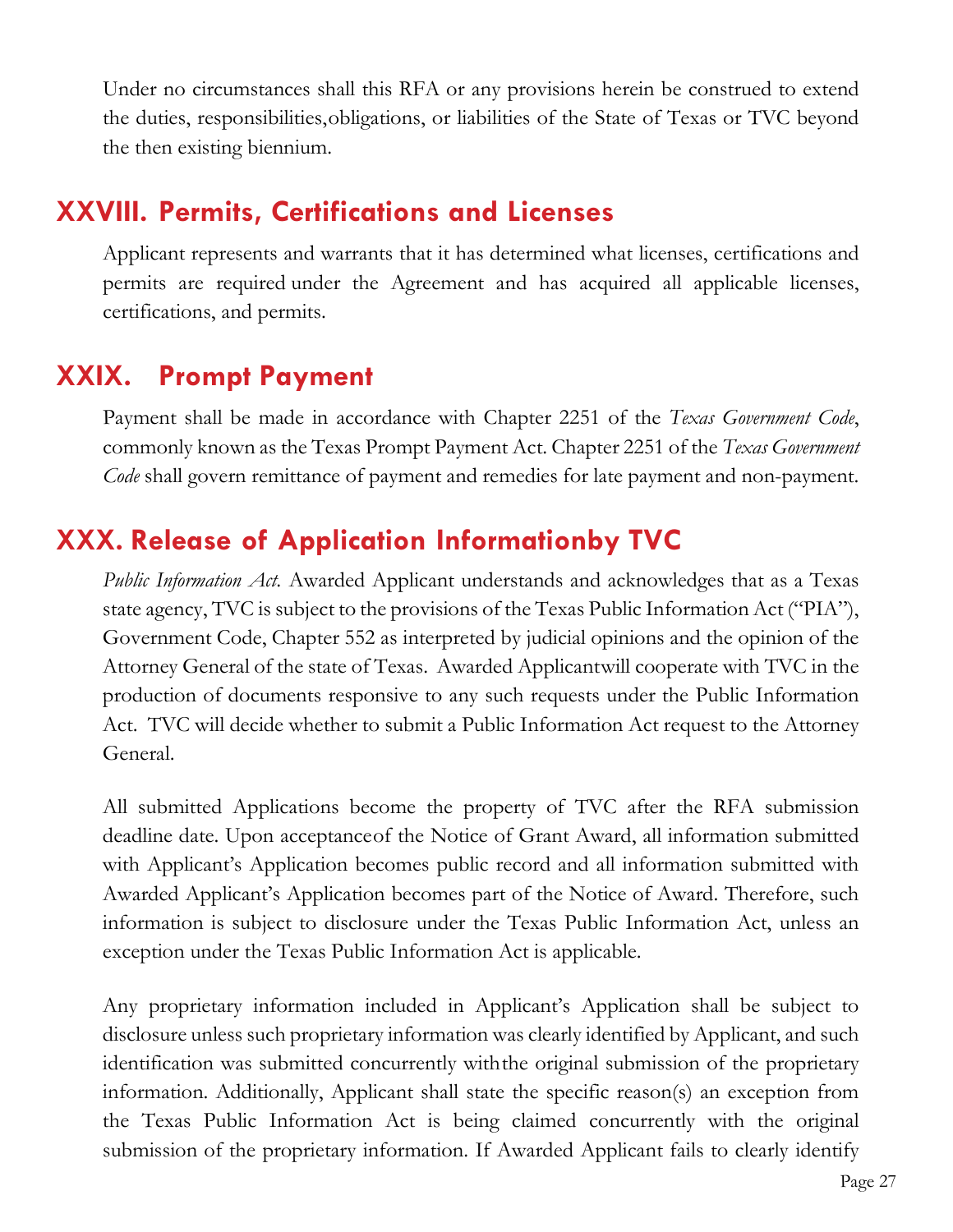proprietary information with the original submission of the proprietary information, then those Sections will be deemed non- proprietary and made availableupon receipt of public information request after the Agreement is awarded. The production of any material under the Agreement shall not have the effect of violating or causing TVC to violate any law, including the Texas Public Information Act.

# <span id="page-27-0"></span>**XXXI. Restricted Employment for Certain StatePersonnel**

Pursuant to Section 572.069 of the *Texas Government Code*, Applicant certifies that it has not employed and will not employ a former state officer or employee who participated in a procurement or contract negotiations for the Agency involving Applicant within two (2) years after the date that the Agreement is signed, or the procurement is terminated or withdrawn. This certification only applies to former state officers or employees whose state service oremployment ceased on or after September 1, 2015.

### **XXXII. Severability**

If any provision of the Agreement is construed to be illegal or invalid, such construction will not affect the legality or validity of any of its other provisions. The illegal or invalid provision will be deemed severable and stricken fromthe Agreement as if it had never been incorporated herein, but all other provisions will continue in full force and effect.

# **XXXIII. Sovereign Immunity**

The Parties expressly agree that no provision of the Agreement is in any way intended to constitute a waiver by theAgency or the State of Texas of any immunities from suit or from liability that the Agency or the State of Texas may have by operation of law.

# **XXXIV. Architectural and Engineering Contractors**

Pursuant to Section 2254.0031 of the *Texas Government Code*, which incorporates by reference Section 271.904(d) of the Texas Local Government Code, Respondent shall perform services (1) with professional skill and care ordinarily provided by competent engineers or architects practicing under the same or similar circumstances and professional license, and (2) as expeditiously as is prudent considering the ordinary professional skill and care of acompetent engineer or architect.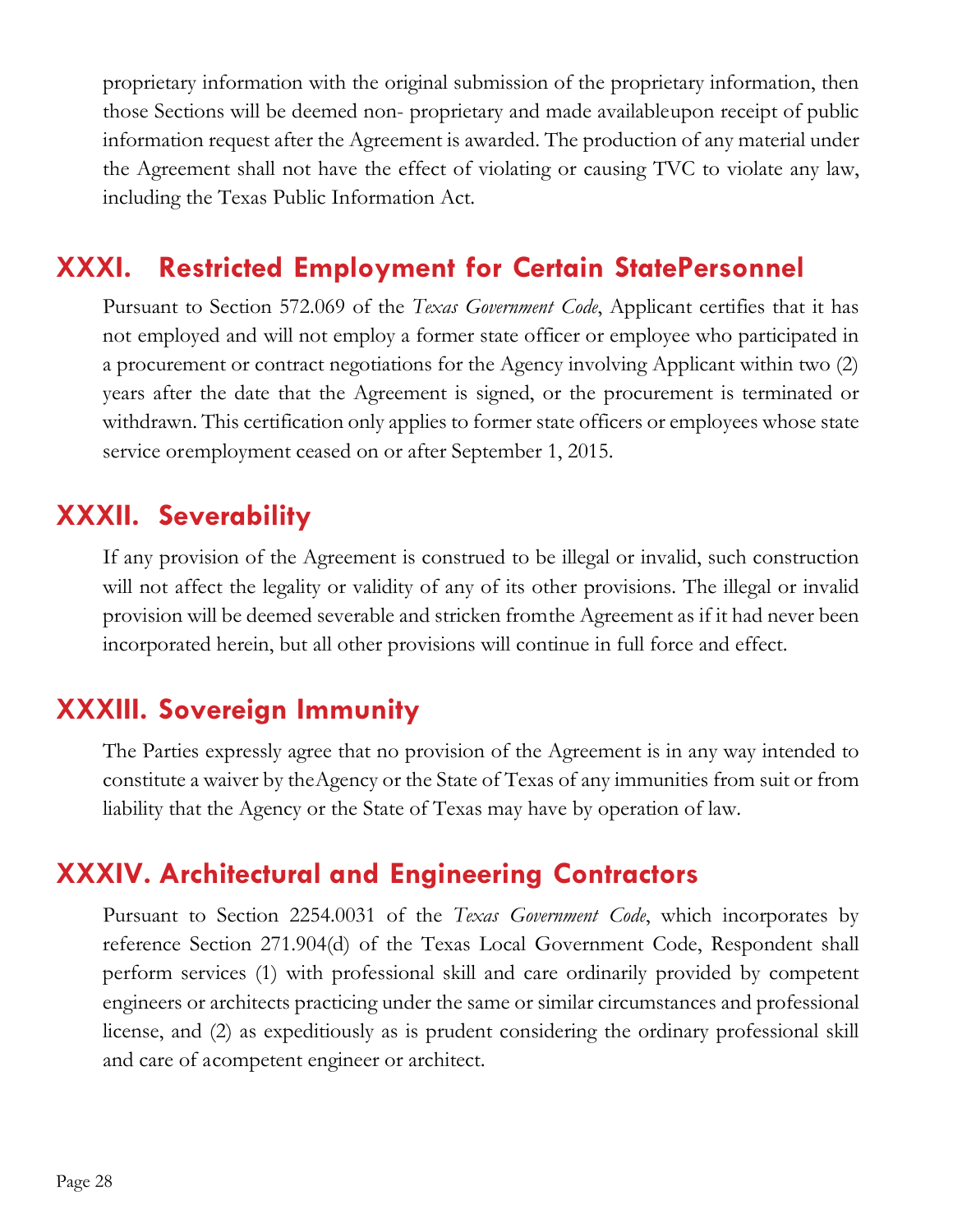# **XXXV. Survival**

Expiration or termination of the Agreement for any reason does not release Applicant from any liability or obligation set forth in the Agreement that is expressly stated to survive any such expiration or termination, that by its nature would be intended to be applicable following any such expiration or termination, or that is necessaryto fulfill the essential purpose of the Agreement, including without limitation the provisions regarding warranty, indemnification, confidentiality, and rights and remedies upon termination.

# <span id="page-28-0"></span>**XXXVI. Suspension and Debarment**

Applicant certifies that it and its principals are not suspended or debarred from doing business with the state or federal government as listed on the *State of Texas Debarred Vendor List* maintained by the Texas Comptroller of Public Accounts and the *System for Award Management (SAM)* maintained by the General Services Administration.

#### **XXXVII. Termination and Enforcement**

Awards may be terminated in whole or in part only if one of the following applies:

- **A.** By the Agency if a recipient materially fails to comply with the terms and conditions of the award;
- **B.** By the awarding agency with the consent of the recipient in which case the two parties shall agreeon the termination conditions, including the effective date and in the case of partial termination, the portion to be terminated; or
- **C.** By the recipient upon sending to the awarding agency written notification setting forth the reasons for such termination, the effective date, and in the case of partial termination, the portionto be terminated. If the awarding agency determines in the case of partial termination that the reduced or modified grant will not accomplish the purposes for which the grant was made, it mayterminate the grant in its entirety.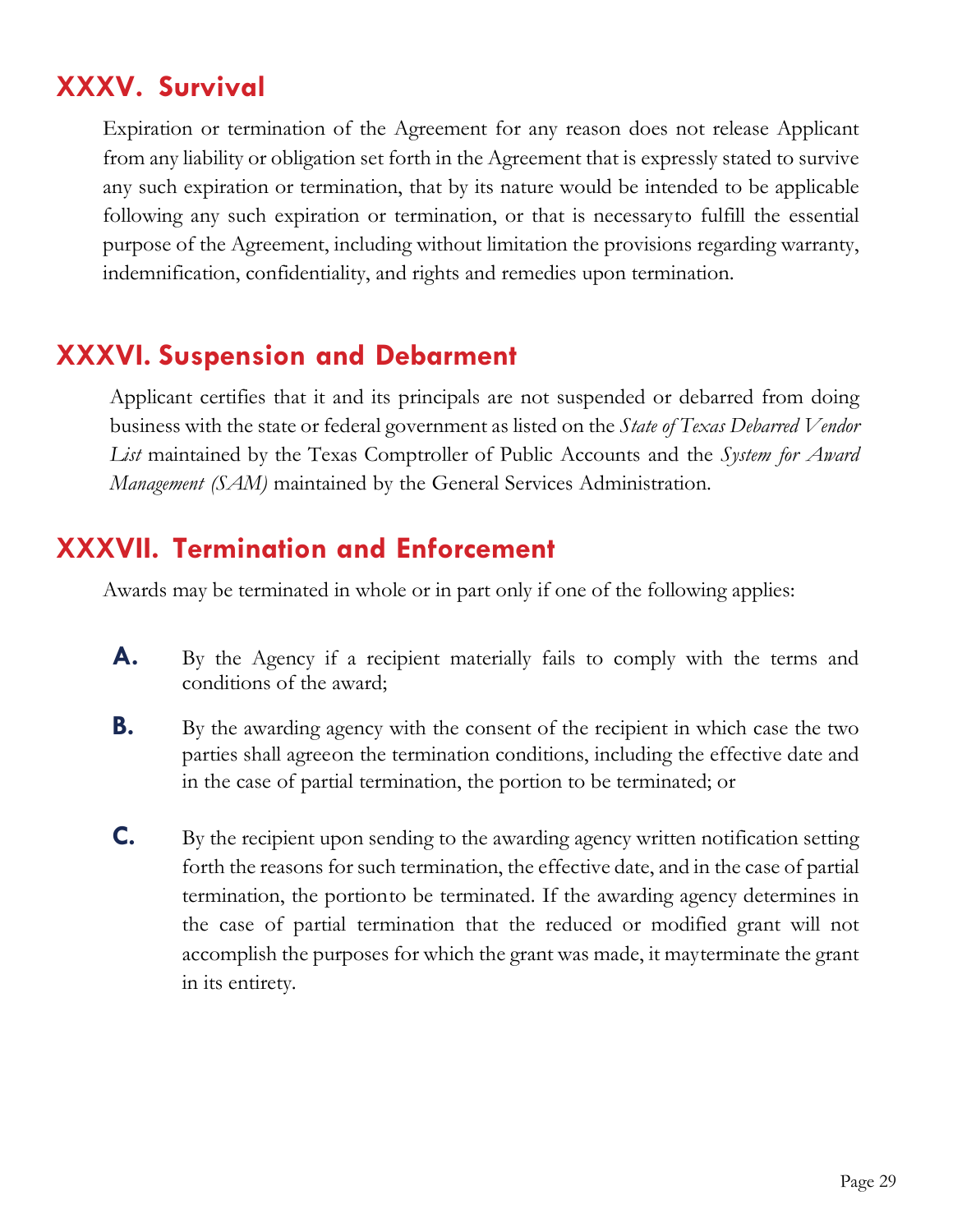## **XXXVIII. Unfair Business Practices**

Applicant represents and warrants that it has not been the subject of allegations of Deceptive Trade Practices violations under Chapter 17 of the *Texas Business and Commerce Code*, or allegations of any unfair business practice in any administrative hearing or court suit and that Applicant has not been found to be liable for such practices in such proceedings. Applicant certifies that it has no officers who have served as officers of other entities who have been the subject of allegations of Deceptive Trade Practices violations or allegations of any unfair business practicesin an administrative hearing or court suit and that such officers have not been found to be liable for such practices in such proceedings.

#### **XXXIX. Waiver of Consequential Damages**

Notwithstanding any other provision to the contrary herein, neither party shall be liable to the other for any indirect, incidental, special or consequential damages or loss of profits, anticipated or otherwise, or loss of revenuesin connection with or arising out of, or in connection with, the subject matter of this Agreement.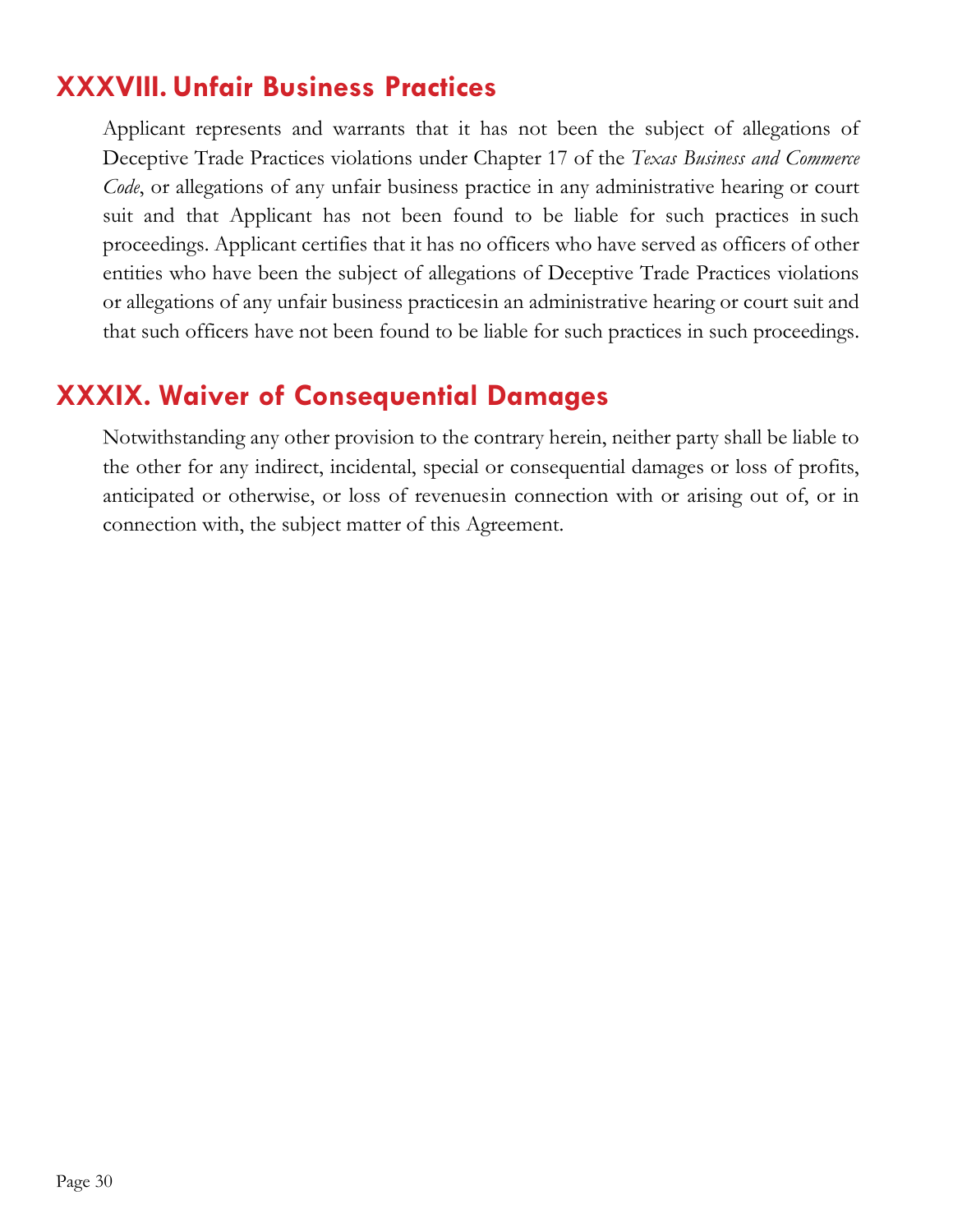# **Appendix A – Approved Assistive Technology Items**

| Item                                                   | Doctor's<br>Prescription<br>Required? | <b>Approved for Purchase</b><br>if not available first<br>through a Warehouse<br>or Donor Program | <b>Requires Prior</b><br>Approval<br><b>BEFORE</b><br>purchase |  |
|--------------------------------------------------------|---------------------------------------|---------------------------------------------------------------------------------------------------|----------------------------------------------------------------|--|
| Glasses (for dependents & spouses only)                | Yes                                   | Yes                                                                                               | NO                                                             |  |
| Hearing Aids                                           | Yes                                   | Yes                                                                                               | NO                                                             |  |
| Lift Chairs - up to \$600                              | Yes                                   | Yes                                                                                               | NO                                                             |  |
| Canes                                                  | $N$ O                                 | Yes                                                                                               | NO                                                             |  |
| Walkers (standard adult or medical) - up to \$75       | $N$ O                                 | Yes                                                                                               | NO                                                             |  |
| Crutches                                               | $N$ O                                 | Yes                                                                                               | NO                                                             |  |
| Orthotics/Diabetic Shoes                               | Yes                                   | Yes                                                                                               | NO                                                             |  |
| Prosthetics - up to \$1000                             | Yes                                   | Yes                                                                                               | NO                                                             |  |
| Rollator - up to \$100                                 | Yes                                   | Yes                                                                                               | NO                                                             |  |
| Mobility Scooters/Power Chairs - up to \$800           | Yes                                   | Yes                                                                                               | NO                                                             |  |
| Knee walker/scooter - up to \$200                      | Yes                                   | Yes                                                                                               | NO                                                             |  |
| Zipper Pulls                                           | $N$ O                                 | Yes                                                                                               | NO                                                             |  |
| <b>Button Hooks</b>                                    | $N$ O                                 | Yes                                                                                               | NO                                                             |  |
| Sock assistant                                         | NO                                    | Yes                                                                                               | NO                                                             |  |
| Trays (wheelchair, hospital bed)                       | $N$ O                                 | Yes                                                                                               | NO                                                             |  |
| Reacher                                                | $N$ O                                 | Yes                                                                                               | NO                                                             |  |
| Wheelchair or walker bag/basket                        | $N$ O                                 | Yes                                                                                               | NO                                                             |  |
| Portable Ramp - up to \$200                            | Yes                                   | Yes                                                                                               | NO                                                             |  |
| Shower Chair                                           | Yes                                   | Yes                                                                                               | NO                                                             |  |
| <b>Transfer Board</b>                                  | Yes                                   | Yes                                                                                               | NO                                                             |  |
| Adaptive shoulder or seat safety belts                 | Yes                                   | Yes                                                                                               | NO                                                             |  |
| Tie downs that secure wheelchair to vehicle floor      | Yes                                   | Yes                                                                                               | NO                                                             |  |
| <b>Talking Scales</b>                                  | Yes                                   | N O                                                                                               | Yes                                                            |  |
| Personal Amplification systems (ex. Pocket Talker Pro) | Yes                                   | $N$ O                                                                                             | Yes                                                            |  |
| Assistive Listening systems                            | Yes                                   | $N$ O                                                                                             | Yes                                                            |  |
| Icommunicator (voice to text system)                   | Yes                                   | NO                                                                                                | Yes                                                            |  |
| Speech generating devices                              | Yes                                   | $N$ O                                                                                             | Yes                                                            |  |
| Communication Boards or books                          | Yes                                   | $N$ O                                                                                             | Yes                                                            |  |
| <b>Stuttering Aids</b>                                 | Yes                                   | NO                                                                                                | Yes                                                            |  |
| Prologue 2 Go App (speech communication app)           | Yes                                   | $N$ O                                                                                             | Yes                                                            |  |
| LAMP app (speech communication app)                    | Yes                                   | $N$ O                                                                                             | Yes                                                            |  |
| Electronic note takers                                 | Yes                                   | NO                                                                                                | Yes                                                            |  |
| Recording devices                                      | Yes                                   | NO                                                                                                | Yes                                                            |  |
| Specialized cushion (ROJO cushion) - up to \$100       | Yes                                   | $N$ O                                                                                             | Yes                                                            |  |
| Compression garments                                   | Yes                                   | NO                                                                                                | Yes                                                            |  |
| Door/Gate openers                                      | Yes                                   | NO                                                                                                | Yes                                                            |  |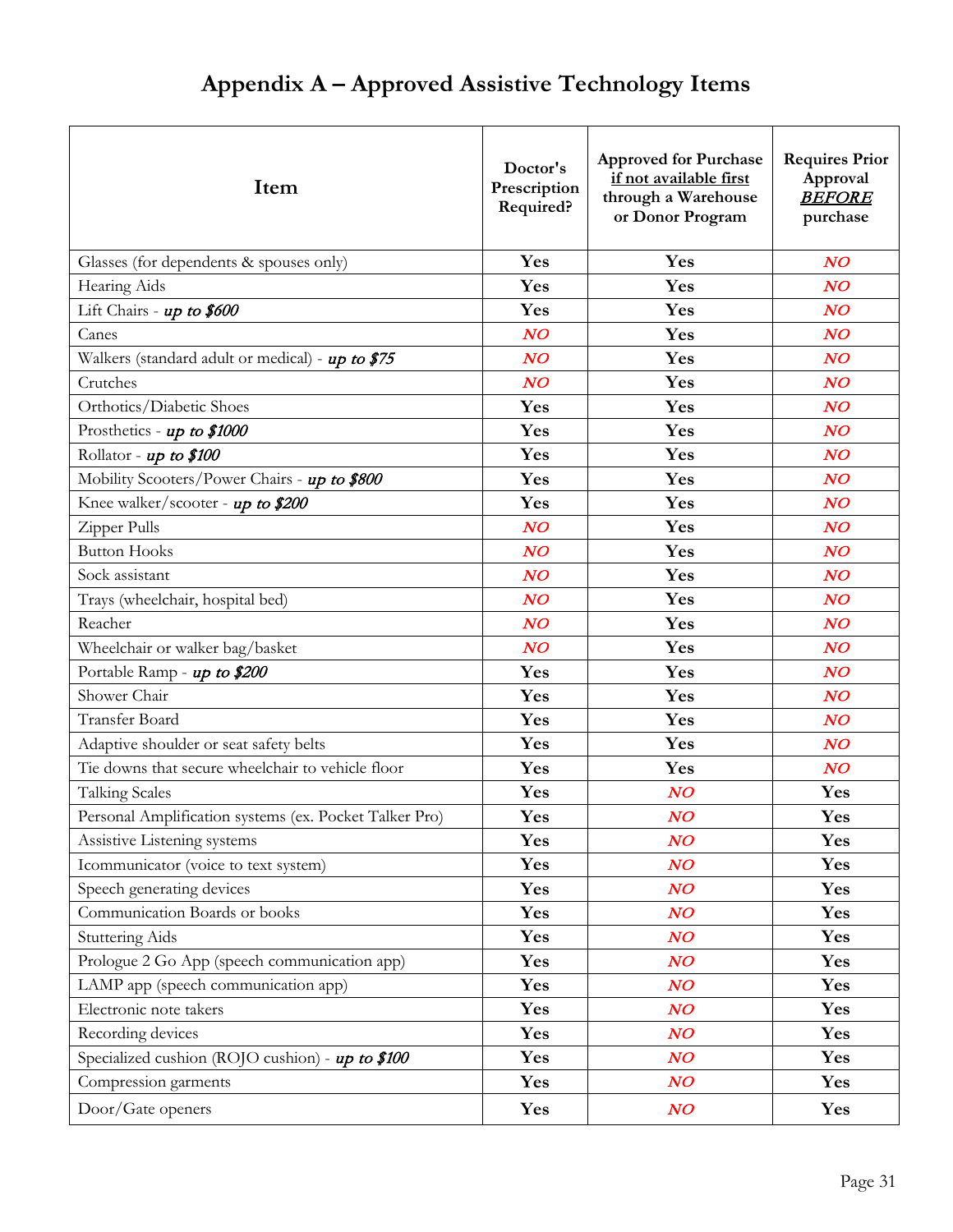|                                                       | Doctor's     | <b>Approved for Purchase</b>                  | <b>Requires Prior</b>     |
|-------------------------------------------------------|--------------|-----------------------------------------------|---------------------------|
| <b>Assistive Technology Item</b>                      | Prescription | if not available first<br>through a Warehouse | Approval<br><b>BEFORE</b> |
|                                                       | Required?    | or Donor Program                              | purchase                  |
| Magnifiers                                            | Yes          | $N$ O                                         | Yes                       |
| <b>Screen Readers</b>                                 | Yes          | $N$ O                                         | Yes                       |
| Blood pressure gauge                                  | Yes          | $N$ O                                         | Yes                       |
| Glucometer                                            | Yes          | $N$ O                                         | Yes                       |
| Braille displays                                      | Yes          | NO                                            | Yes                       |
| White canes                                           | Yes          | $N$ O                                         | Yes                       |
| Long Cane                                             | Yes          | $N$ O                                         | Yes                       |
| Specialized strollers                                 | Yes          | NO                                            | Yes                       |
| Transport chairs                                      | Yes          | $N$ O                                         | Yes                       |
| Pelvic guides                                         | Yes          | $N$ O                                         | Yes                       |
| Contoured seating systems                             | Yes          | $N$ O                                         | Yes                       |
| head supports                                         | Yes          | NO                                            | Yes                       |
| Tomato Chairs                                         | Yes          | $N$ O                                         | Yes                       |
| Tumble Form Chairs                                    | Yes          | NO                                            | Yes                       |
| Feeding chairs                                        | Yes          | $N$ O                                         | Yes                       |
| Software with speech output                           | Yes          | $N$ O                                         | Yes                       |
| Cranial Helmet                                        | Yes          | NO                                            | Yes                       |
| Geri Chair                                            | Yes          | NO                                            | Yes                       |
| Hoyer Lift                                            | Yes          | NO                                            | Yes                       |
| Kid walker                                            | Yes          | $N$ O                                         | Yes                       |
| Specialized car seats                                 | Yes          | $N$ O                                         | Yes                       |
| Large-handled tools utensils                          | Yes          | $N$ O                                         | Yes                       |
| eating/feeding equipment                              | Yes          | $N$ O                                         | Yes                       |
| Commode                                               | Yes          | NO                                            | Yes                       |
| Elevated/Elongated Toilet seat                        | Yes          | $N$ O                                         | Yes                       |
| Hand Controls                                         | Yes          | NO                                            | Yes                       |
| Voice Recognition Systems (dragon naturally speaking) | Yes          | NO                                            | Yes                       |
| Wheelchairs                                           | Yes          | NO                                            | Yes                       |
| U step walkers                                        | <b>Yes</b>   | NO                                            | Yes                       |
| Gait Trainer                                          | Yes          | NO                                            | Yes                       |
| EZ Stands                                             | Yes          | NO                                            | Yes                       |
| Adjustable Hospital Bed                               | Yes          | NO                                            | Yes                       |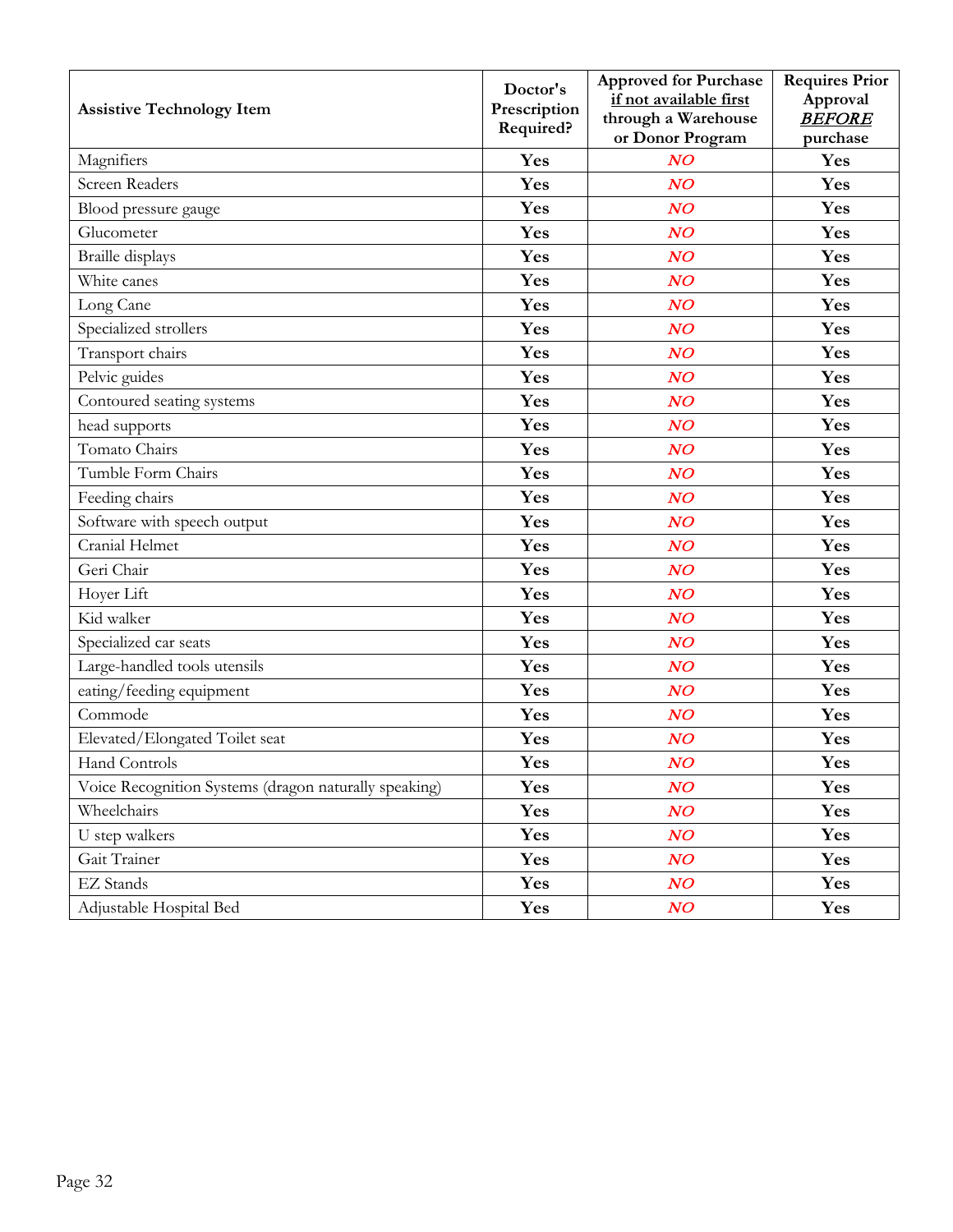# **Appendix B – Approved Food Voucher Items**

| <b>Fund for Veterans' Assistance</b><br><b>General Assistance Grants</b><br><b>Allowable Food Voucher Items</b>                                                                                                                                                                                                                                                                                                | <b>Food Voucher Services</b><br>* Financial Assistance<br>* Supportive Services |              |  |  |
|----------------------------------------------------------------------------------------------------------------------------------------------------------------------------------------------------------------------------------------------------------------------------------------------------------------------------------------------------------------------------------------------------------------|---------------------------------------------------------------------------------|--------------|--|--|
| For veterans and families with a home or residence and can store and<br>maintain perishable food. Usually for veterans & families that are<br>experiencing food scarcity due to various challenges.<br>Both perishable and non-perishable food and hygiene items are provided<br>through a voucher system - coordinated and arranged by the grantee with<br>a local grocery store (HEB, Wal-Mart, Kroger, etc) | allowable<br><b>X</b> not allowable                                             |              |  |  |
|                                                                                                                                                                                                                                                                                                                                                                                                                | NOT ALLOWABLE per 2 CFR 200, SNAP, or TANF                                      |              |  |  |
|                                                                                                                                                                                                                                                                                                                                                                                                                | Alcoholic beverage (any kind to include beer, wine, liquor, spritzers)          | ×            |  |  |
|                                                                                                                                                                                                                                                                                                                                                                                                                | Tobacco (any kind to include smokeless, cigarettes, vaping supplies)            | ×            |  |  |
| Vitamins, medicines, and supplements                                                                                                                                                                                                                                                                                                                                                                           |                                                                                 | ×            |  |  |
| Pet foods of any kind and any quantity                                                                                                                                                                                                                                                                                                                                                                         |                                                                                 | ×            |  |  |
| Cosmetics, electronics, gift cards                                                                                                                                                                                                                                                                                                                                                                             |                                                                                 | ×            |  |  |
| Beef ribeye, sirloin, filet, or T-bone steak                                                                                                                                                                                                                                                                                                                                                                   |                                                                                 | ×            |  |  |
| Shellfish (shrimp, mussels, lobster, oysters, and crawfish)                                                                                                                                                                                                                                                                                                                                                    | ×                                                                               |              |  |  |
| Any food or drink from a restaurant or fast-food chain                                                                                                                                                                                                                                                                                                                                                         | ×                                                                               |              |  |  |
| Candy, Candy Bars, and other similar items                                                                                                                                                                                                                                                                                                                                                                     | ×                                                                               |              |  |  |
| Sodas and carbonated drinks, cold drinks; fountain drinks, slushies, iced coffee, smoothies,<br>and other similar items                                                                                                                                                                                                                                                                                        | ×                                                                               |              |  |  |
|                                                                                                                                                                                                                                                                                                                                                                                                                | Hot drinks already prepared (coffee, lattes, tea, and other similar items)      | ×            |  |  |
| Hot/Cooked and/or food for immediate consumption (usually found in Deli departments<br>sandwiches, wraps, hoagies, salads, etc.)                                                                                                                                                                                                                                                                               | ×                                                                               |              |  |  |
|                                                                                                                                                                                                                                                                                                                                                                                                                | Unfrozen, uncooked, and pre-packaged meals (refrigerated) and ready to cook     | ×            |  |  |
|                                                                                                                                                                                                                                                                                                                                                                                                                | Unfrozen, uncooked, and pre-packaged meats (refrigerated) and ready to cook     | ×            |  |  |
| Sports Drinks                                                                                                                                                                                                                                                                                                                                                                                                  |                                                                                 | ×            |  |  |
| <b>Energy Drinks</b>                                                                                                                                                                                                                                                                                                                                                                                           |                                                                                 | ×            |  |  |
| <b>ALLOWABLE ?</b>                                                                                                                                                                                                                                                                                                                                                                                             |                                                                                 |              |  |  |
| * Specialty                                                                                                                                                                                                                                                                                                                                                                                                    | * Whole Ham                                                                     | $\checkmark$ |  |  |
|                                                                                                                                                                                                                                                                                                                                                                                                                | * Whole Brisket                                                                 |              |  |  |
| * limit 4 items from<br>this group per veteran                                                                                                                                                                                                                                                                                                                                                                 | * Whole Turkey                                                                  |              |  |  |
| household, per grant                                                                                                                                                                                                                                                                                                                                                                                           | * Rack Pork or Beef Ribs                                                        |              |  |  |
| year                                                                                                                                                                                                                                                                                                                                                                                                           | * Whole salmon                                                                  |              |  |  |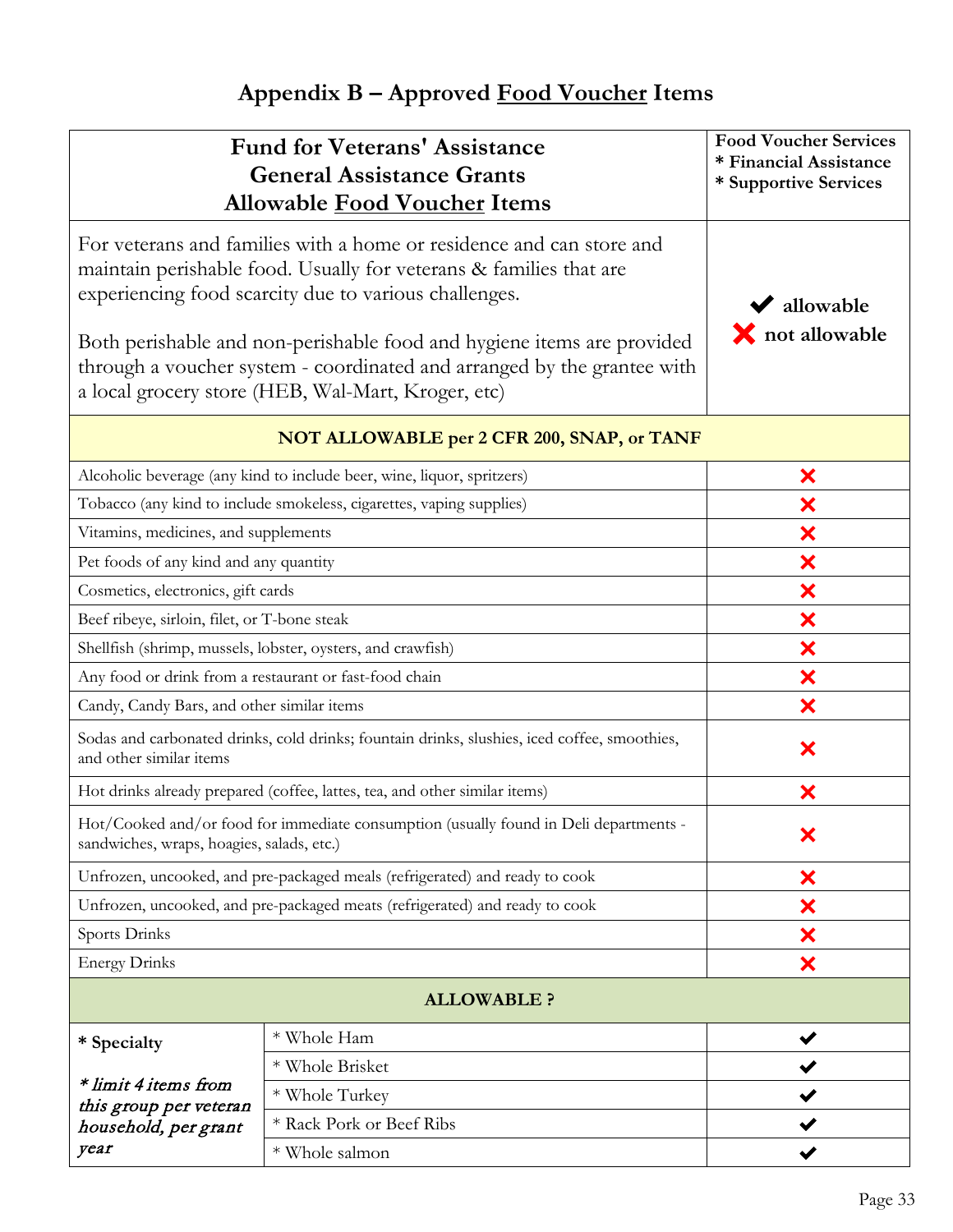| <b>Food Voucher Items - ALLOWABLE ?</b> |                                                                                                    |   |  |  |
|-----------------------------------------|----------------------------------------------------------------------------------------------------|---|--|--|
|                                         | Fish (cod, catfish, etc.)                                                                          |   |  |  |
| Raw (Uncooked)                          | Beef (stew meat, ground beef, fajita, sausage)                                                     |   |  |  |
| <b>Meats</b>                            | Pork (roast, chops, sausage)                                                                       |   |  |  |
|                                         | Chicken (hen, leg quarters, etc.)                                                                  |   |  |  |
|                                         | Milk, milk substitutes                                                                             |   |  |  |
|                                         | Butter/Margarine                                                                                   |   |  |  |
|                                         | Yogurt                                                                                             |   |  |  |
| Dairy & Perishable                      | Ice cream                                                                                          |   |  |  |
| Proteins                                | Creamer                                                                                            |   |  |  |
|                                         | Cheese                                                                                             |   |  |  |
|                                         | Eggs, egg whites                                                                                   |   |  |  |
|                                         | Luncheon meats, hot dogs, bratwurst                                                                |   |  |  |
|                                         | Frozen pizzas & frozen meals                                                                       |   |  |  |
| <b>Frozen Foods</b>                     | Frozen French fries, Tater Tots, buffalo wings, etc.                                               |   |  |  |
|                                         | Frozen fruits and vegetables                                                                       |   |  |  |
|                                         | Other Frozen Foods that require refrigeration/freezing                                             |   |  |  |
| <b>Meats &amp; Protein</b>              | Tofu, nuts, beans, peanut butter                                                                   |   |  |  |
|                                         | Canned meat (tuna, chicken, ham)                                                                   |   |  |  |
|                                         | Fresh or canned fruits                                                                             |   |  |  |
| <b>Fruits &amp; Vegetables</b>          | Fresh or canned vegetables                                                                         |   |  |  |
| <b>Breads and Cereals</b>               | Biscuits, tortillas, crackers, loaf bread, pasta, rice, dry<br>cereal, oatmeal, etc.               |   |  |  |
|                                         | Mayo, mustard, catsup, pickles, horseradish, spaghetti<br>sauce, salad dressings, seasonings, etc. |   |  |  |
| Condiments                              | Coffee: instant, ground, beans, or single-serve container<br>pods (K-Cup)                          |   |  |  |
| <b>Snacks</b>                           | Chips, popcorn, fruit snacks, Jell-O                                                               |   |  |  |
| Water                                   | Bottled water<br>(excluding, Evian, Topo Chico, Fiji, sparkling and Ion water)                     |   |  |  |
|                                         | Personal toiletries and feminine hygiene products                                                  |   |  |  |
|                                         | Shaving razors (limit to 3-5 pack blades)                                                          |   |  |  |
| Hygiene                                 | Shampoo, conditioner, soap, toothpaste, toothbrushes,<br>etc.                                      |   |  |  |
|                                         | Toilet paper (limit 6 rolls per family, per week)                                                  |   |  |  |
|                                         | Hand sanitizer (limit 1 large bottle per family, per week)                                         |   |  |  |
| Utensils                                | Eating Utensils; disposable or reusable                                                            | × |  |  |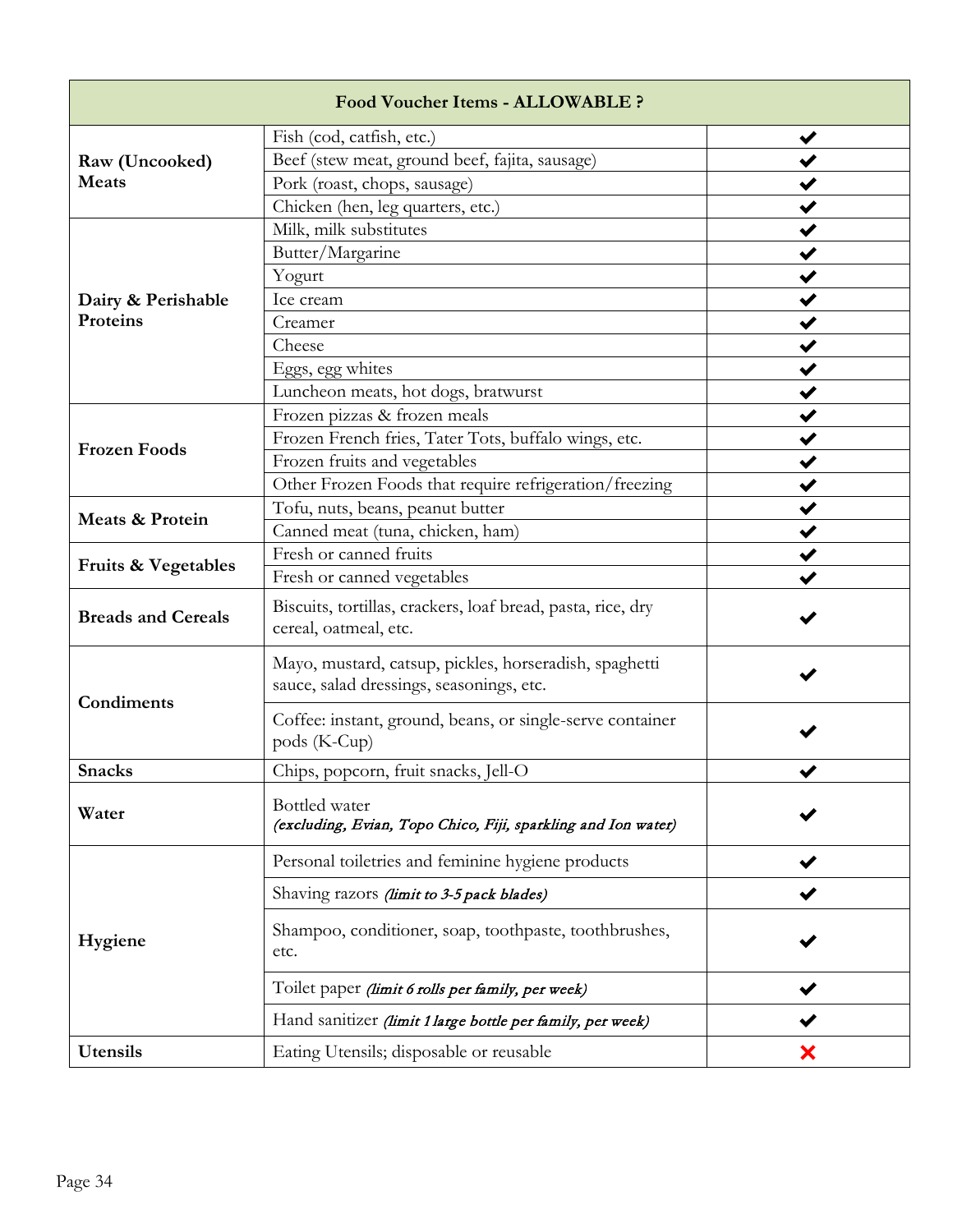# **Appendix C – Approved Food Pantry & Hygiene Items**

| <b>Fund for Veterans' Assistance</b><br><b>General Assistance Grants</b><br>Allowable Food Pantry & Hygiene Items                                                                                                                                                     | <b>Food Pantry Services</b><br>* Homeless Veterans<br>* Supportive Services |   |
|-----------------------------------------------------------------------------------------------------------------------------------------------------------------------------------------------------------------------------------------------------------------------|-----------------------------------------------------------------------------|---|
| For veterans experiencing homelessness or in-between residences<br>without the ability to store or refrigerate food.<br>Non-perishable food and hygiene items are provided via a pantry (pick<br>up) style system and are dry, canned items with extended shelf life. | $\blacktriangleright$ allowable<br><b>X</b> not allowable                   |   |
|                                                                                                                                                                                                                                                                       | NOT ALLOWABLE per 2 CFR 200, SNAP, or TANF                                  |   |
|                                                                                                                                                                                                                                                                       | Alcoholic beverage (any kind to include beer, wine, liquor, spritzers)      | × |
|                                                                                                                                                                                                                                                                       | Tobacco (any kind to include smokeless, cigarettes, vaping supplies)        | × |
| Vitamins, medicines, and supplements                                                                                                                                                                                                                                  |                                                                             | × |
| Pet foods of any kind and any quantity                                                                                                                                                                                                                                |                                                                             | × |
| Cosmetics, electronics, gift cards                                                                                                                                                                                                                                    |                                                                             | × |
| Beef ribeye, sirloin, filet, or T-bone steak                                                                                                                                                                                                                          |                                                                             | × |
| Shellfish (shrimp, mussels, lobster, oysters, and crawfish)                                                                                                                                                                                                           | ×                                                                           |   |
| Any food or drink from a restaurant or fast-food chain                                                                                                                                                                                                                | ×                                                                           |   |
| Candy, Candy Bars, and other similar items                                                                                                                                                                                                                            | ×                                                                           |   |
| Sodas and carbonated drinks, cold drinks; fountain drinks, slushies, iced coffee, smoothies,<br>and other similar items                                                                                                                                               | ×                                                                           |   |
| Hot drinks already prepared (coffee, lattes, tea, and other similar items)                                                                                                                                                                                            | ×                                                                           |   |
| Hot/Cooked and/or food for immediate consumption (usually found in Deli departments -<br>sandwiches, wraps, hoagies, salads, etc.)                                                                                                                                    | ×                                                                           |   |
|                                                                                                                                                                                                                                                                       | Unfrozen, uncooked, and pre-packaged meals (refrigerated) and ready to cook | × |
| Unfrozen, uncooked, and pre-packaged meats (refrigerated) and ready to cook                                                                                                                                                                                           | ×                                                                           |   |
| Sports Drinks                                                                                                                                                                                                                                                         | ×                                                                           |   |
| <b>Energy Drinks</b>                                                                                                                                                                                                                                                  | ×                                                                           |   |
|                                                                                                                                                                                                                                                                       | <b>ALLOWABLE ?</b>                                                          |   |
| * Specialty                                                                                                                                                                                                                                                           | * Whole Ham                                                                 | × |
|                                                                                                                                                                                                                                                                       | * Whole Brisket                                                             | × |
| * limit 4 items from                                                                                                                                                                                                                                                  | * Whole Turkey                                                              | × |
| this group per veteran<br>household, per grant                                                                                                                                                                                                                        | * Rack Pork or Beef Ribs                                                    | × |
| year                                                                                                                                                                                                                                                                  | * Whole salmon                                                              | × |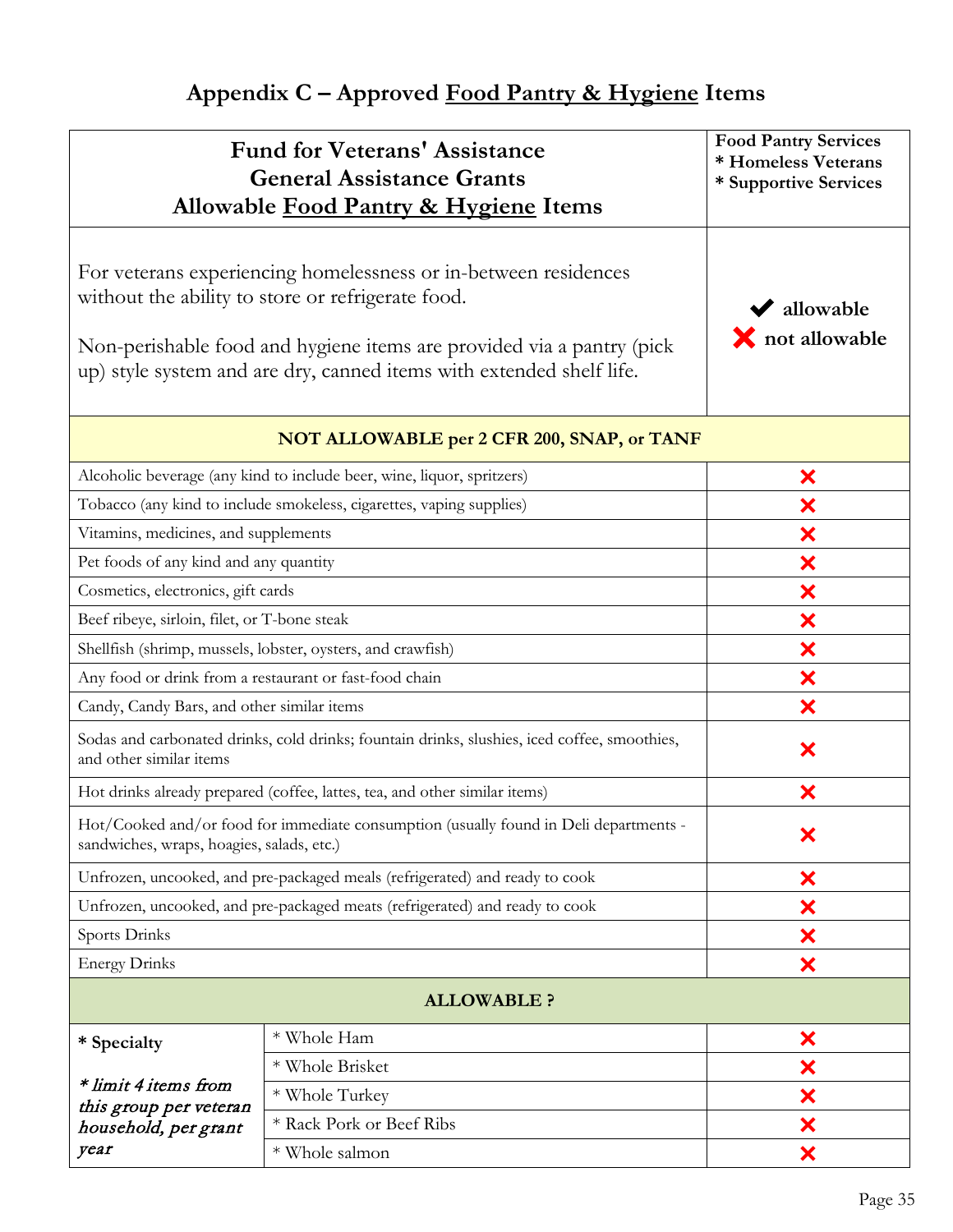| Food Pantry & Hygiene Items - ALLOWABLE ? |                                                                                                    |                      |  |  |
|-------------------------------------------|----------------------------------------------------------------------------------------------------|----------------------|--|--|
|                                           | Fish (cod, catfish, etc.)                                                                          | X                    |  |  |
| Raw (Uncooked)                            | Beef (stew meat, ground beef, fajita, sausage)                                                     |                      |  |  |
| <b>Meats</b>                              | Pork (roast, chops, sausage)                                                                       | ×                    |  |  |
|                                           | Chicken (hen, leg quarters, etc.)                                                                  | ×                    |  |  |
|                                           | Milk, milk substitutes                                                                             | ×                    |  |  |
|                                           | Butter/Margarine                                                                                   | ×                    |  |  |
|                                           | Yogurt                                                                                             | X                    |  |  |
| Dairy & Perishable                        | Ice cream                                                                                          | ×                    |  |  |
| Proteins                                  | Creamer                                                                                            | X                    |  |  |
|                                           | Cheese                                                                                             | X                    |  |  |
|                                           | Eggs, egg whites                                                                                   | X                    |  |  |
|                                           | Luncheon meats, hot dogs, bratwurst                                                                | ×                    |  |  |
|                                           | Frozen pizzas & frozen meals                                                                       | ×                    |  |  |
| <b>Frozen Foods</b>                       | Frozen French fries, Tater Tots, buffalo wings, etc.                                               | ×                    |  |  |
|                                           | Frozen fruits and vegetables                                                                       | ×                    |  |  |
|                                           | Other Frozen Foods that require refrigeration/freezing                                             | ×                    |  |  |
| Meats & Protein                           | Tofu, nuts, beans, peanut butter                                                                   |                      |  |  |
|                                           | Canned meat (tuna, chicken, ham)                                                                   | $\blacktriangledown$ |  |  |
|                                           | Fresh or canned fruits                                                                             |                      |  |  |
| Fruits & Vegetables                       | Fresh or canned vegetables                                                                         |                      |  |  |
| <b>Breads and Cereals</b>                 | Biscuits, tortillas, crackers, loaf bread, pasta, rice, dry<br>cereal, oatmeal, etc.               |                      |  |  |
| Condiments                                | Mayo, mustard, catsup, pickles, horseradish, spaghetti<br>sauce, salad dressings, seasonings, etc. |                      |  |  |
|                                           | Coffee: instant, ground, beans, or single-serve container<br>pods (K-Cup)                          |                      |  |  |
| <b>Snacks</b>                             | Chips, popcorn, fruit snacks                                                                       |                      |  |  |
| Water                                     | Bottled water<br>(excluding, Evian, Topo Chico, Fiji, sparkling and Ion water)                     |                      |  |  |
|                                           | Personal toiletries and feminine hygiene products                                                  |                      |  |  |
|                                           | Shaving razors (limit to 3-5 pack blades)                                                          |                      |  |  |
| Hygiene                                   | Shampoo, conditioner, soap, toothpaste, toothbrushes,<br>etc.                                      |                      |  |  |
|                                           | Toilet paper (limit 6 rolls per family, per week)                                                  |                      |  |  |
|                                           | Hand sanitizer (limit 1 large bottle per family, per week)                                         |                      |  |  |
| Utensils                                  | Eating Utensils; disposable or reusable                                                            |                      |  |  |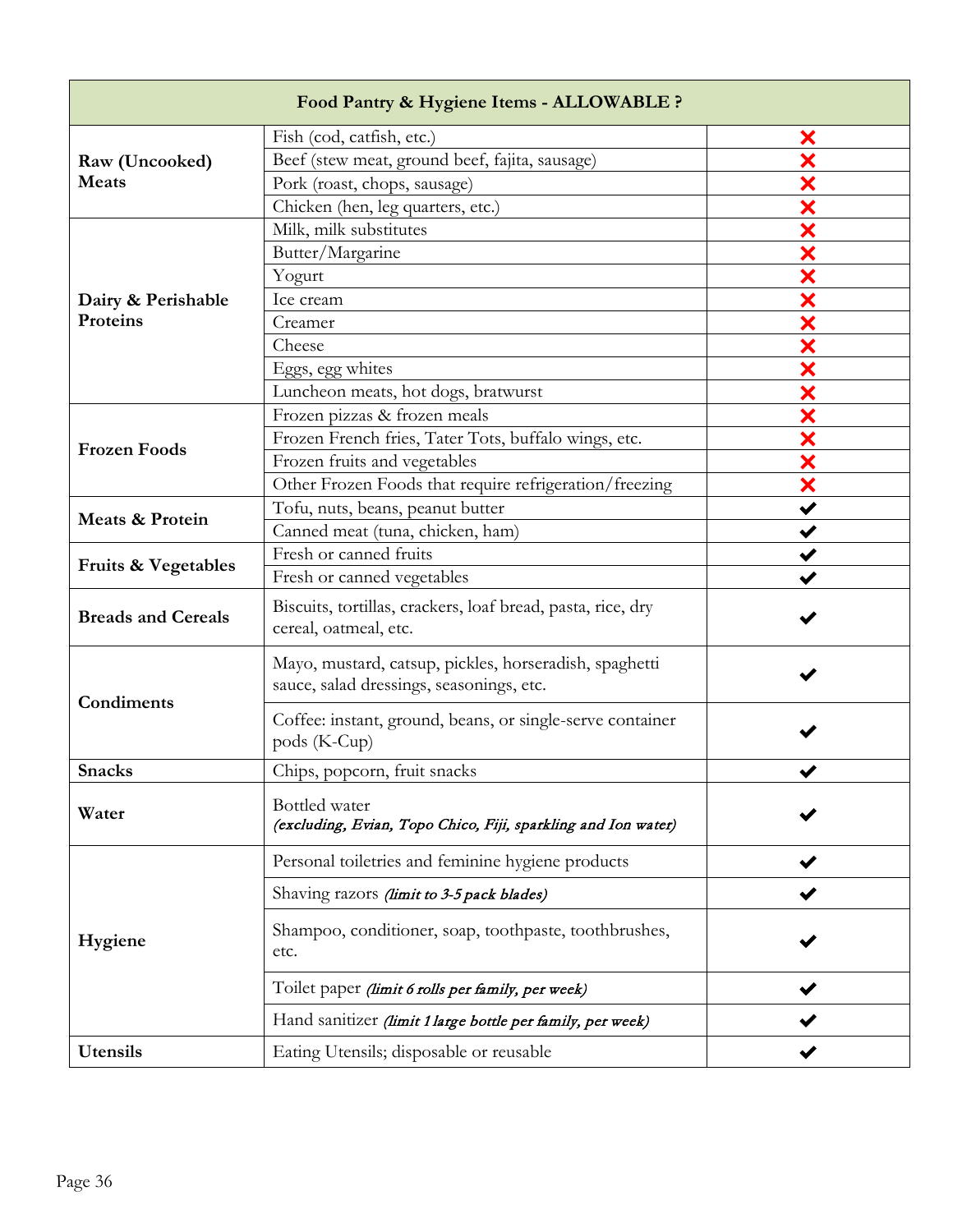#### **(Starter Items for Establishing Homes) Fund for Veterans' Assistance General Assistance Grants Allowable Household Good Items For Veterans experiencing homelessness and who secure permanent housing Maximum Allowable Retail Cost Notes Kitchen** Pots and Pans  $\begin{array}{c|c} \hline \text{S} & 80.00 \end{array}$   $\begin{array}{c} 1 \text{ set} \\ 1 \end{array}$ (saucepan, saute' pan, skillets, pot) Sheet & loaf pans  $\frac{1}{2}$   $\frac{1}{20.00}$  1 set Dishware  $w/mugs$   $\frac{1}{3}$  30.00 4 sets (1 additional set per eligible dependent after 4) Drinking glasses  $\frac{1}{3}$  12.00 2 sets Mix bowls, measure cups, colander  $\frac{1}{8}$  12.00 1 set Glass casserole dish(es)  $\boxed{\$}$  15.00 1 each Dish drainer, dish towels, oven mitts  $\frac{12.00}{\sqrt{12.00}}$  Cost per each item Ice trays and microwave shield <br>  $\frac{1}{8}$  5.00 Cost per each item Reusable plastic storage ware  $\frac{1}{8}$  10.00 | 1 set Stainless flatware and cutlery  $\frac{1}{8}$  16.00 4 sets (1 additional set per eligible dependent after 4) Cooking utensil set  $\frac{1}{2}$   $\frac{12.00}{1}$  1 set Toaster and can opener  $\begin{array}{|c|c|c|c|c|} \hline \text{$8$} & \text{20.00} & \text{Cost per each item} \end{array}$ Coffee maker  $\qquad$  \$ 20.00 Cutting board/mats <br> **\$** 8.00 1 each Steak knives <br>  $\frac{1}{3}$  15.00 1 set **Dining** Table with chairs  $\frac{1}{2}$  \$ 210.00 1 set Chairs up to  $#$  of eligible dependents (or) 2 chairs for single beneficiary Sofa or loveseat  $\frac{1}{3}$  300.00 | each

Side table  $\boxed{\$}$  25.00 maximum 2 Lamp  $\qquad \qquad \mid \$ \qquad \qquad 30.00 \qquad \qquad 1 \text{ each}$ TV stand or Coffee Table  $\begin{array}{|c|c|c|c|c|c|} \hline \text{S} & \text{50.00} & \text{1 each} \end{array}$ 

Children each receive twin mattress  $\begin{array}{|c|c|c|c|c|c|} \hline s & 100.00 & 1 & 1 \hline \end{array}$ 

Nightstand  $\frac{1}{2}$  75.00 1 each

Blanket, pillows  $\begin{array}{ccc} 1 & 1 & 1 \\ 25.00 & 1 \end{array}$  set each eligible household

Linens  $\begin{array}{c|c} 2 \text{ set each eligible household} \\ \end{array}$ 

Up to Queen size mattress / frame  $\frac{1}{8}$  300.00

1 Lamp per bedroom, 2 for master  $\frac{1}{8}$  30.00

**Living room**

**Bedroom(s)** 

# **Appendix D – Approved Household Good Items**

member

member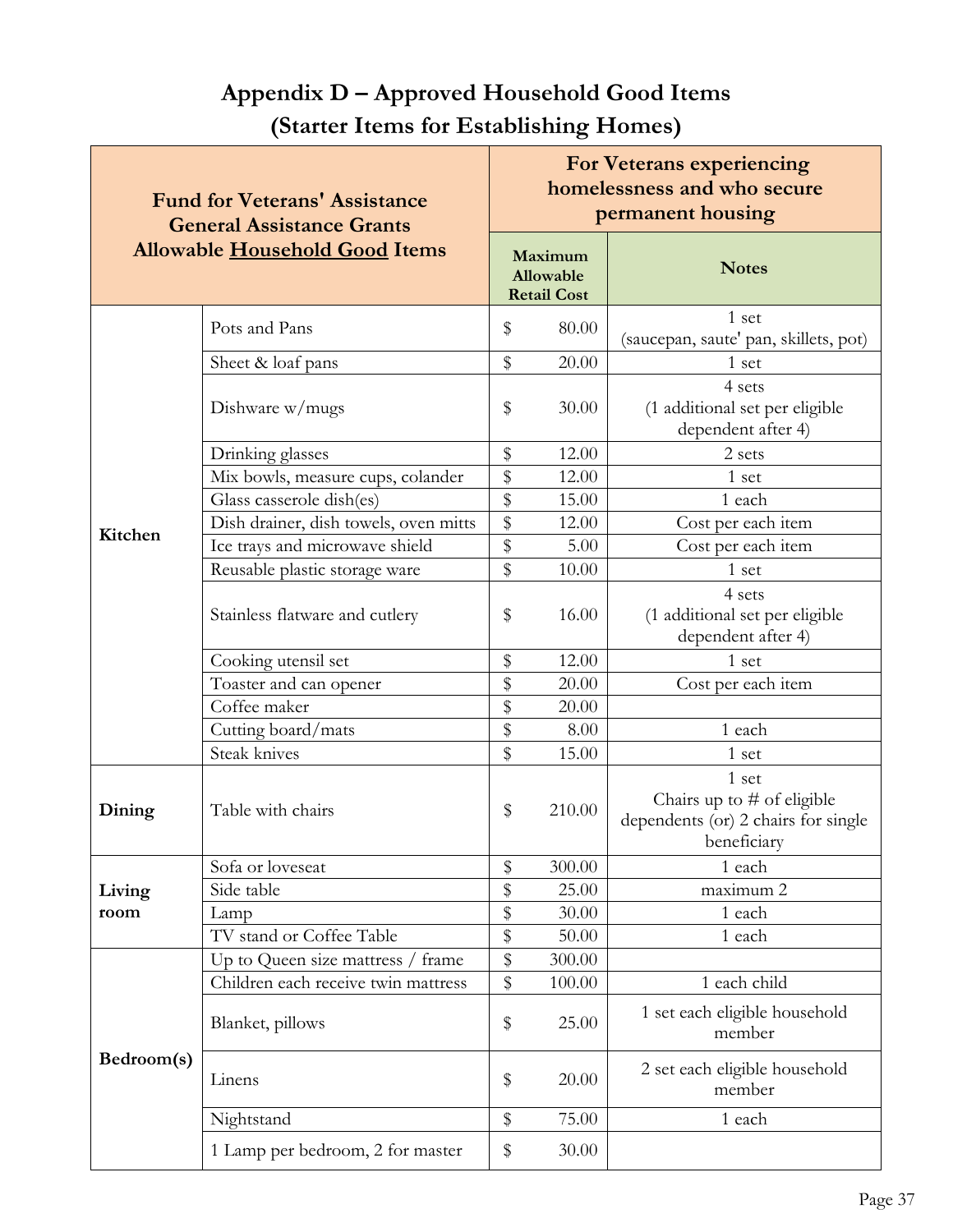| <b>Fund for Veterans' Assistance</b><br><b>General Assistance Grants</b> |                              |                                            | <b>For Veterans experiencing</b><br>homelessness and who secure<br>permanent housing |                                         |  |  |
|--------------------------------------------------------------------------|------------------------------|--------------------------------------------|--------------------------------------------------------------------------------------|-----------------------------------------|--|--|
| <b>Allowable Household Good Items</b>                                    |                              | Maximum<br>Allowable<br><b>Retail Cost</b> |                                                                                      | <b>Notes</b>                            |  |  |
|                                                                          | Bath rug/mat                 | \$                                         | 5.00                                                                                 | 1 each                                  |  |  |
|                                                                          | Toilet tissue                | \$                                         | 15.00                                                                                |                                         |  |  |
|                                                                          | Shower liner                 | \$                                         | 5.00                                                                                 | 1 each                                  |  |  |
| <b>Bathroom</b>                                                          | Bowl brush/plunger           | \$                                         | 8.00                                                                                 | 1 each                                  |  |  |
|                                                                          | <b>Bath</b> towels           | \$                                         | 16.00                                                                                | 2 for each eligible household<br>member |  |  |
|                                                                          | Wash Cloth                   |                                            |                                                                                      | 2 for each eligible household<br>member |  |  |
|                                                                          | Trash Can - kitchen and bath |                                            |                                                                                      |                                         |  |  |
|                                                                          | <b>Insect Spray</b>          |                                            |                                                                                      |                                         |  |  |
|                                                                          | Household Cleanser           |                                            |                                                                                      |                                         |  |  |
|                                                                          | Dish Liquid                  |                                            |                                                                                      |                                         |  |  |
| Cleaning<br>and                                                          | Sponges                      | $\mathbb{S}$                               | 60.00                                                                                | 1 set of all these cleaning and         |  |  |
| Sanitation                                                               | <b>Laundry Detergent</b>     |                                            |                                                                                      | sanitation items                        |  |  |
|                                                                          | Paper Towels                 |                                            |                                                                                      |                                         |  |  |
|                                                                          | <b>Toilet Tissue</b>         |                                            |                                                                                      |                                         |  |  |
|                                                                          | Facial Tissue                |                                            |                                                                                      |                                         |  |  |
|                                                                          | Hand Sanitizer               |                                            |                                                                                      |                                         |  |  |